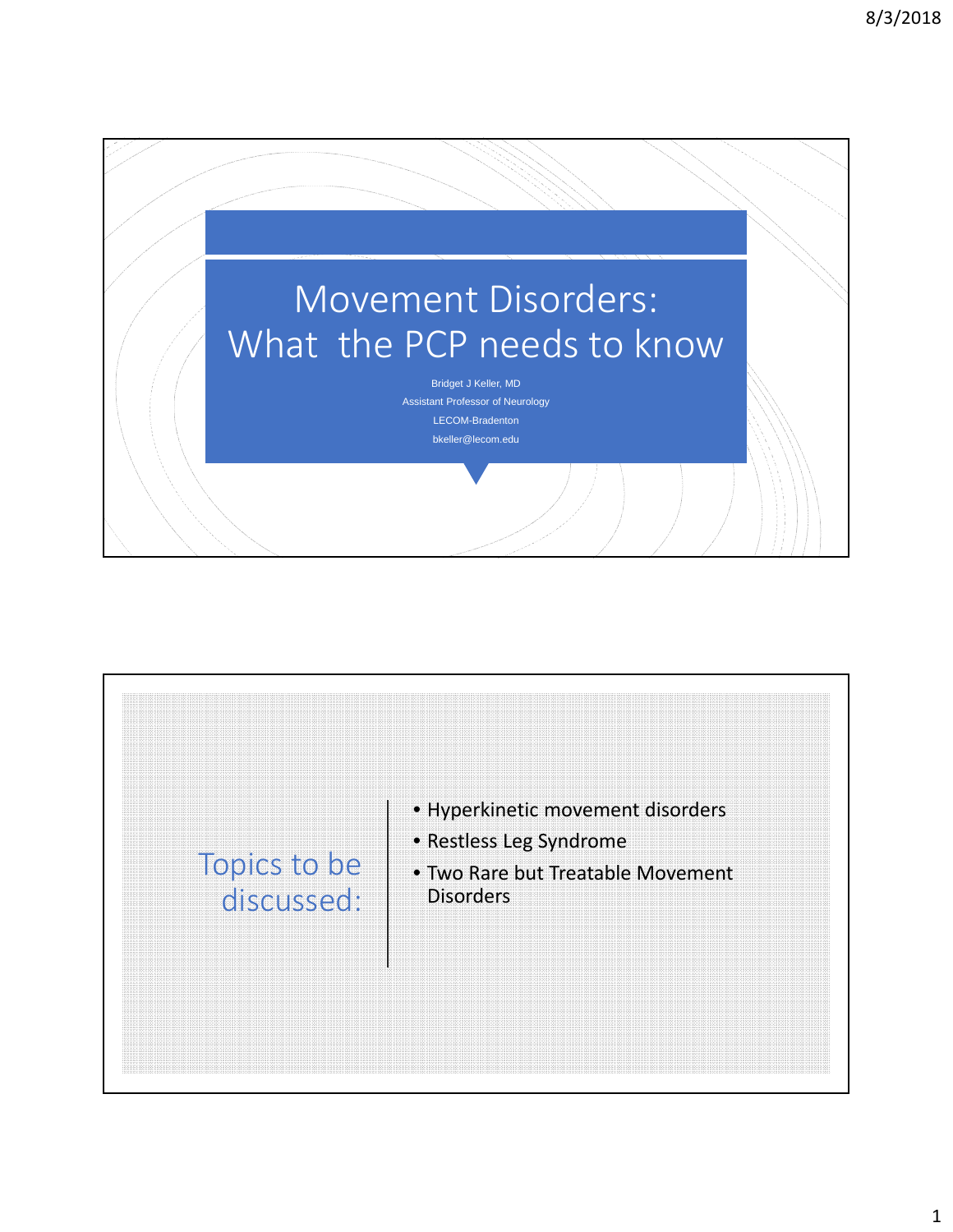## **Objectives**

- Describe the different hyperkinetic movement disorders
- Propose initial management of Essential Tremor
- Describe evaluation and treatment of Restless Leg Syndrome

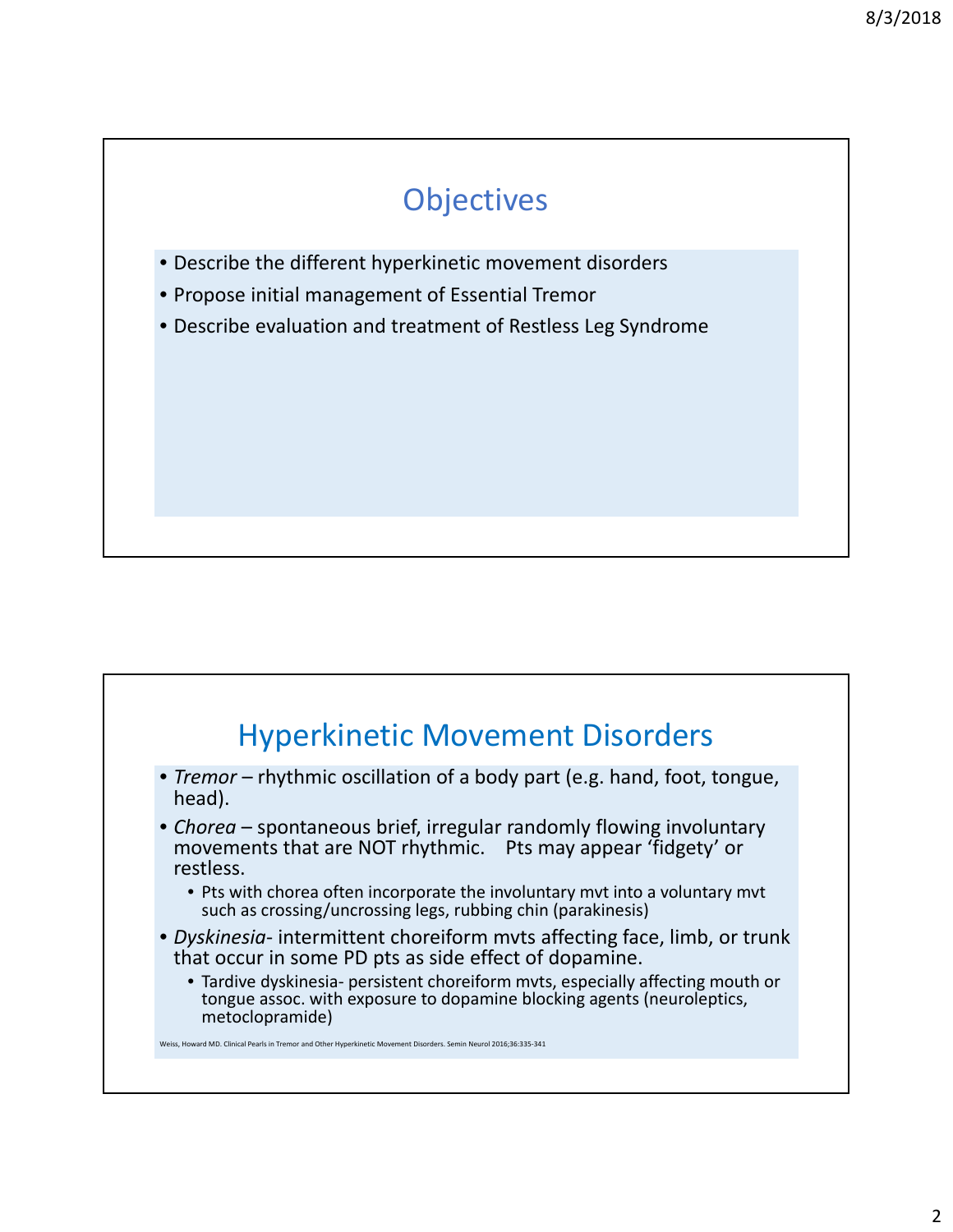

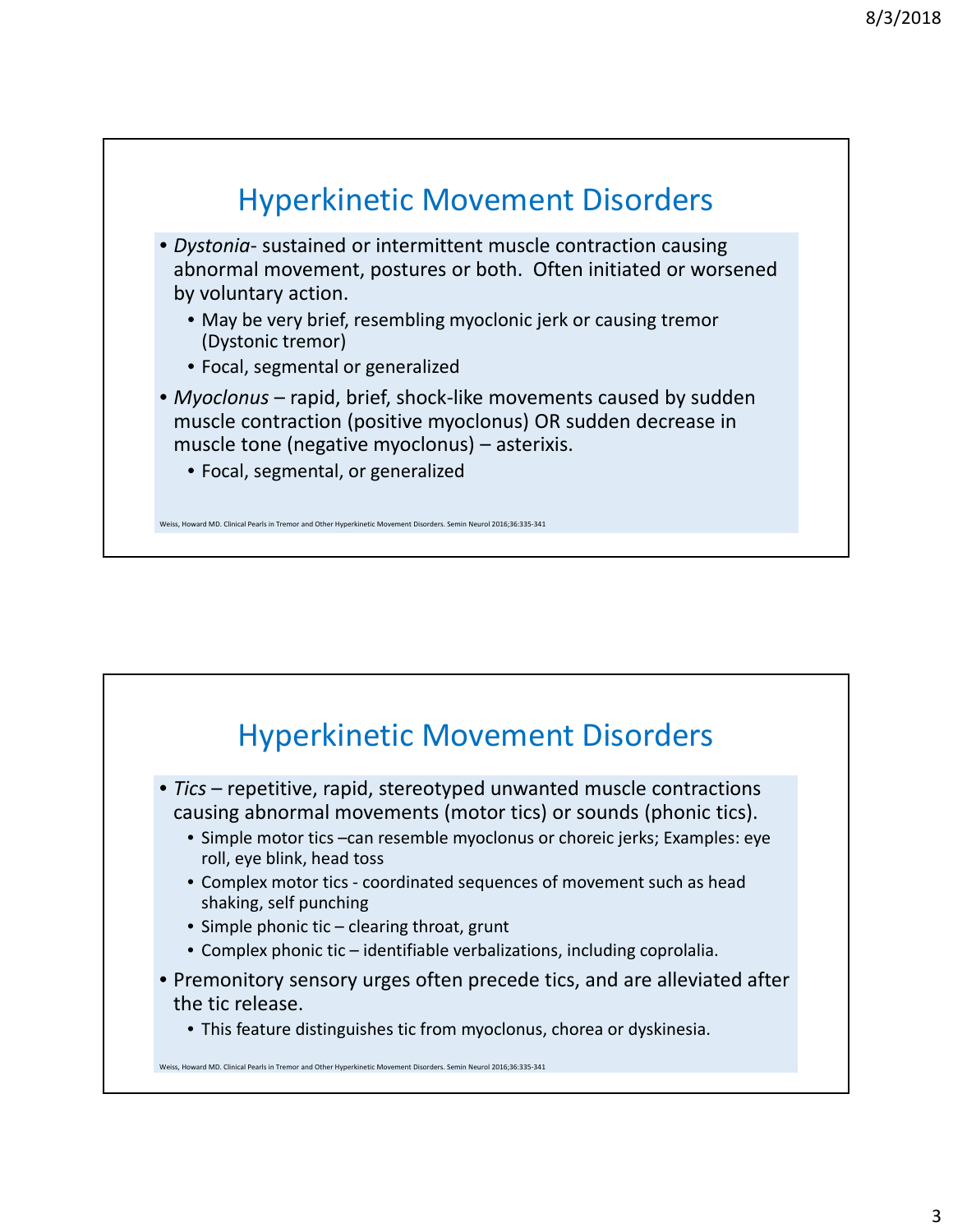#### Tremor

- The most common movement disorder in adults.
- Definition: Rhythmic involuntary oscillation of a body part
- Body parts affected: hands, head, chin, voice, palate, lower extremities
- Classified on basis of frequency (oscillations) and amplitude.
	- Parkinsonian rest tremor: 3‐6Hz
	- Essential Tremor: 4 ‐12 Hz
	- Enhanced Physiologic Tremor: 8‐12 Hz
- Tremor amplitude correlates with patient embarrassment or disability

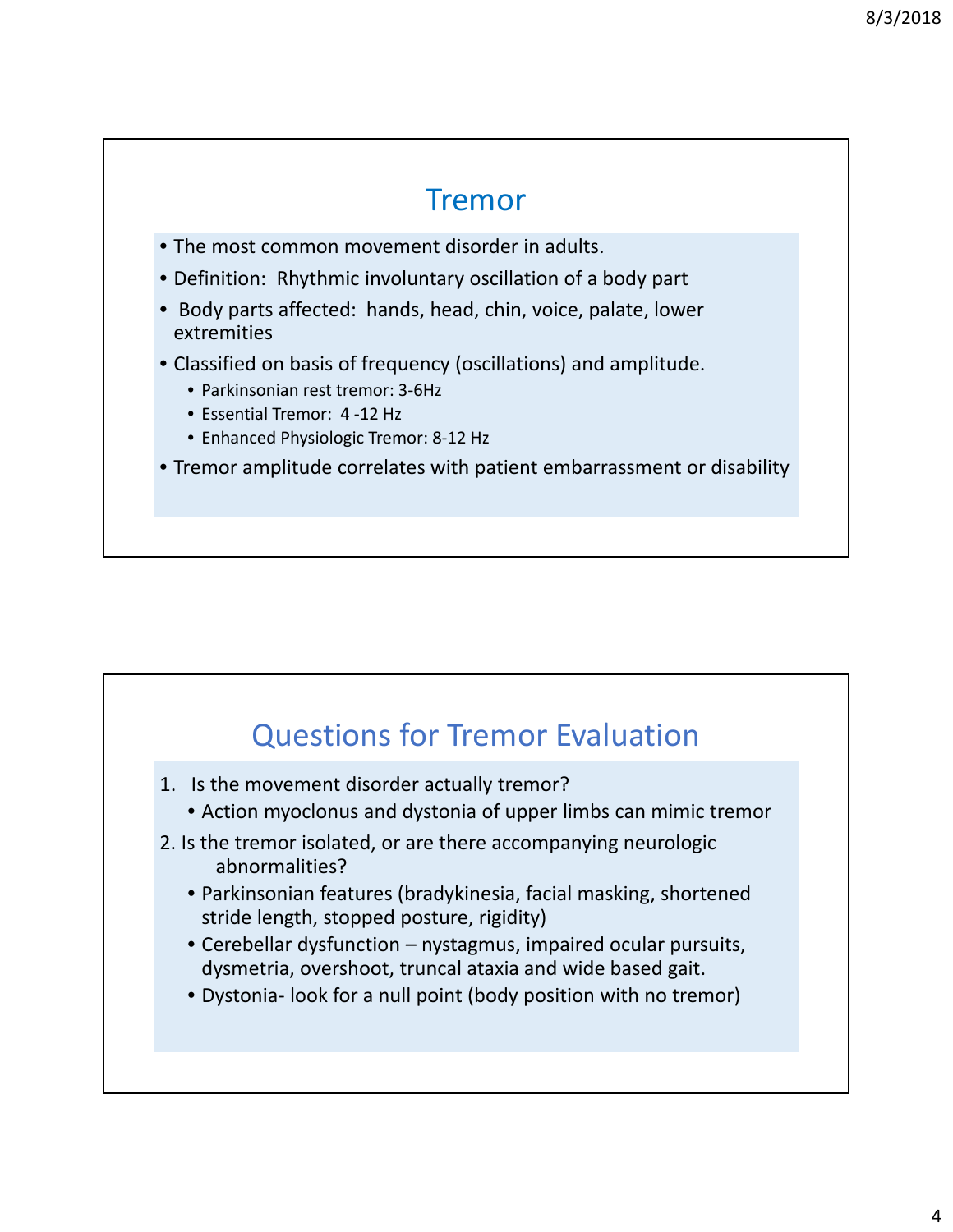

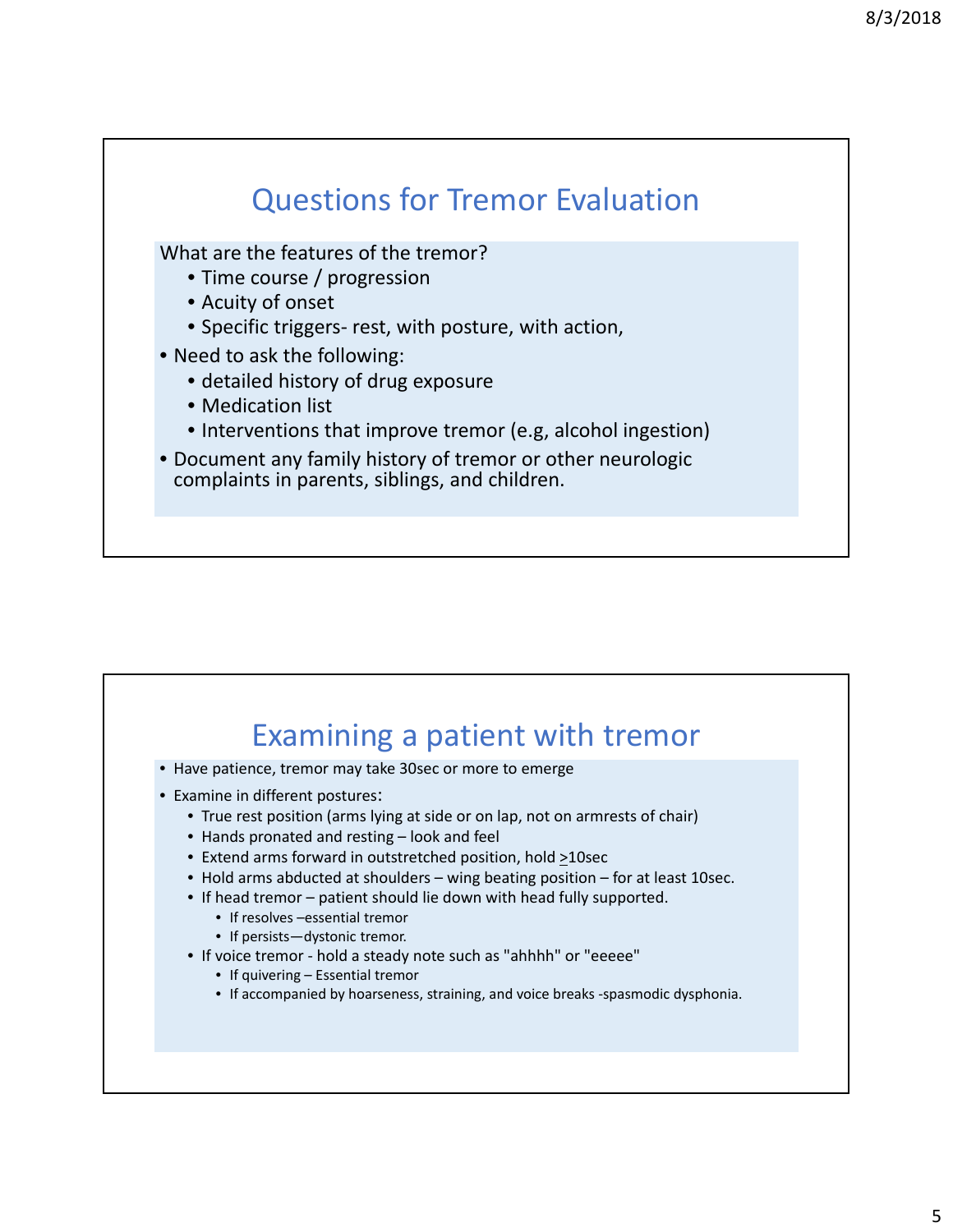

- *Rest tremor*: Tremor of a body part that is not undergoing voluntary muscle contraction.
- *Postural tremor:* Tremor occurs when holding a body part motionless against gravity.
- *Kinetic Tremor:* Tremor during active voluntary movement.
	- *Task‐specific Tremor:* appearance of kinetic tremor during the performance of highly specific, skilled movements (eg. writing)
	- *Intention tremor:* the pronounced exacerbation of kinetic tremor toward the end of a goal-directed movement. Intention tremor worsens as body part nears target

| <b>Tremor Syndrome</b>         | <b>Rest</b> | <b>Posture Action</b> | <b>Tremor Frequency</b> | <b>Relative Occurrence</b> |
|--------------------------------|-------------|-----------------------|-------------------------|----------------------------|
| <b>Essential Tremor</b>        | $+/-$       | $++$                  | $5-8$ Hz                | Common                     |
| Parkinsonian Tremor            | $++$        | $+/-$                 | $4-6$ Hz                | Common                     |
| Enhanced<br>physiologic tremor |             | $++$                  | 8-13 Hz                 | Common                     |
| Psychogenic tremor             | $\ddot{}$   | $+$                   | Variable                | Less Common                |
| Cerebellar tremor              |             | $+$                   | $2-4$ Hz                | Less Common                |
| Drug-Induced<br>tremor         | $\ddot{}$   | $+$                   | $4-8$ Hz                | Less Common                |
| Dystonic tremor                | $+/-$       | $\ddot{}$             | $4-8$ Hz                | Uncommon                   |
| Holmes tremor                  | $\ddot{}$   | $\ddot{}$             | $2-3$ Hz                | Uncommon                   |
| Orthostatic tremor             |             |                       | 13-18 Hz                | Uncommon                   |
| Task-specific tremor           |             | $\ddot{}$             | $4-8$ Hz                | Uncommon                   |

## Major Tremor Syndromes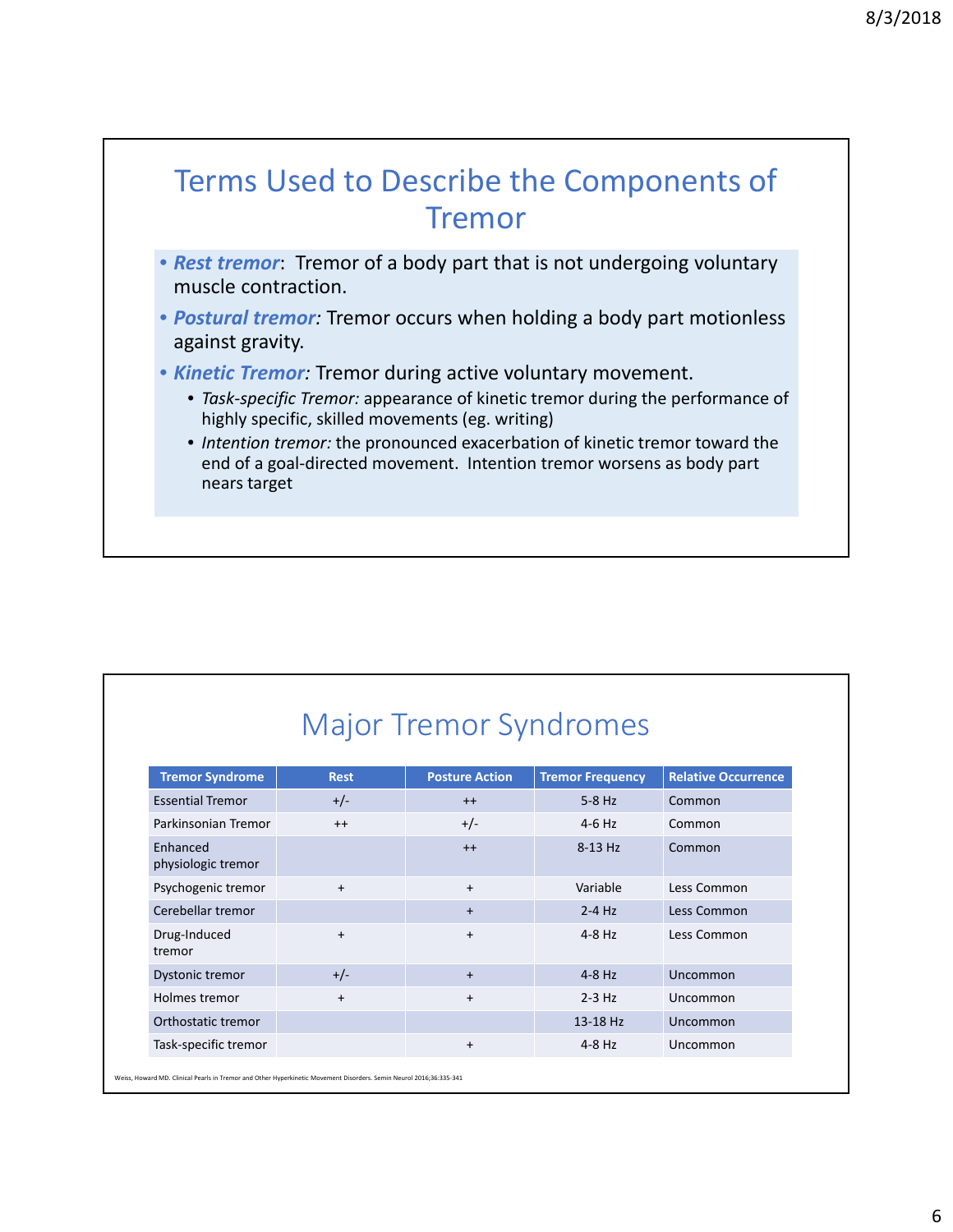

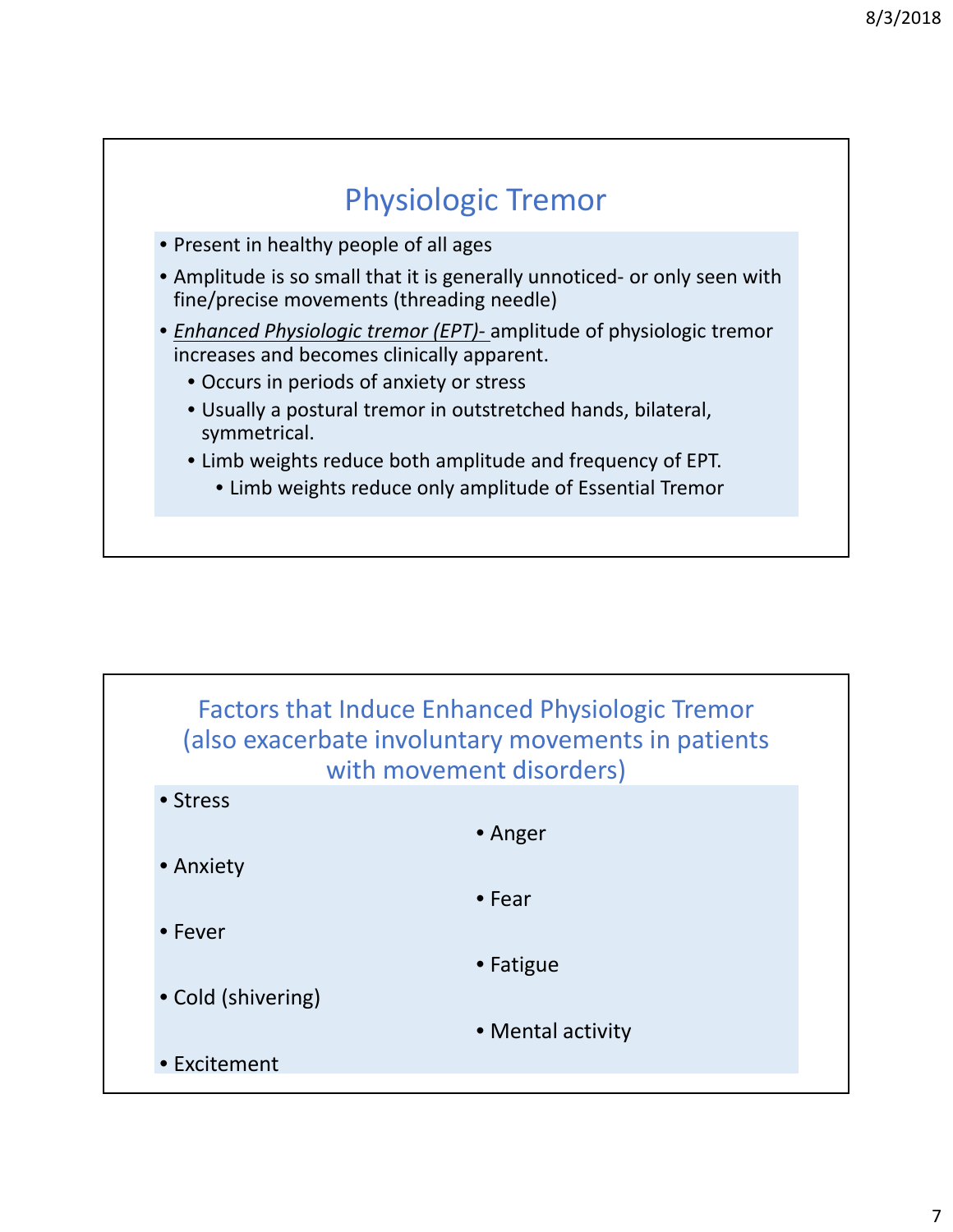# Medications and conditions that cause Enhanced Physiologic Tremor

- Lithium
- Sodium Valproate
- Tricyclic antidpressants
- Bronchodilators (theophylline, terbutaline)
- Psychostimulants [cocaine, amphetamines, MDMA(ecstasy)]
- Mexiletine
- Steroids
- Cyclosporine
- Caffeine
- Hypoglycemia
- Hyperthyroidism
- ETOH or Drug Withdrawal
- Toxins (mercury, lead)

#### • Amiodarone

## Essential Tremor

- Postural, kinetic. Frequency 8‐12Hz, small amplitude increasing with severity
- Hands, head, voice legs, face, trunk
- Usually symmetric, almost always more noticeable with action vs with posture or rest
- Increased incidence with age
- Writing is shaky, spills drink or food
- Often improves with alcohol
- Mild ataxia can be seen (trouble with tandem gait)
- Does not increase mortality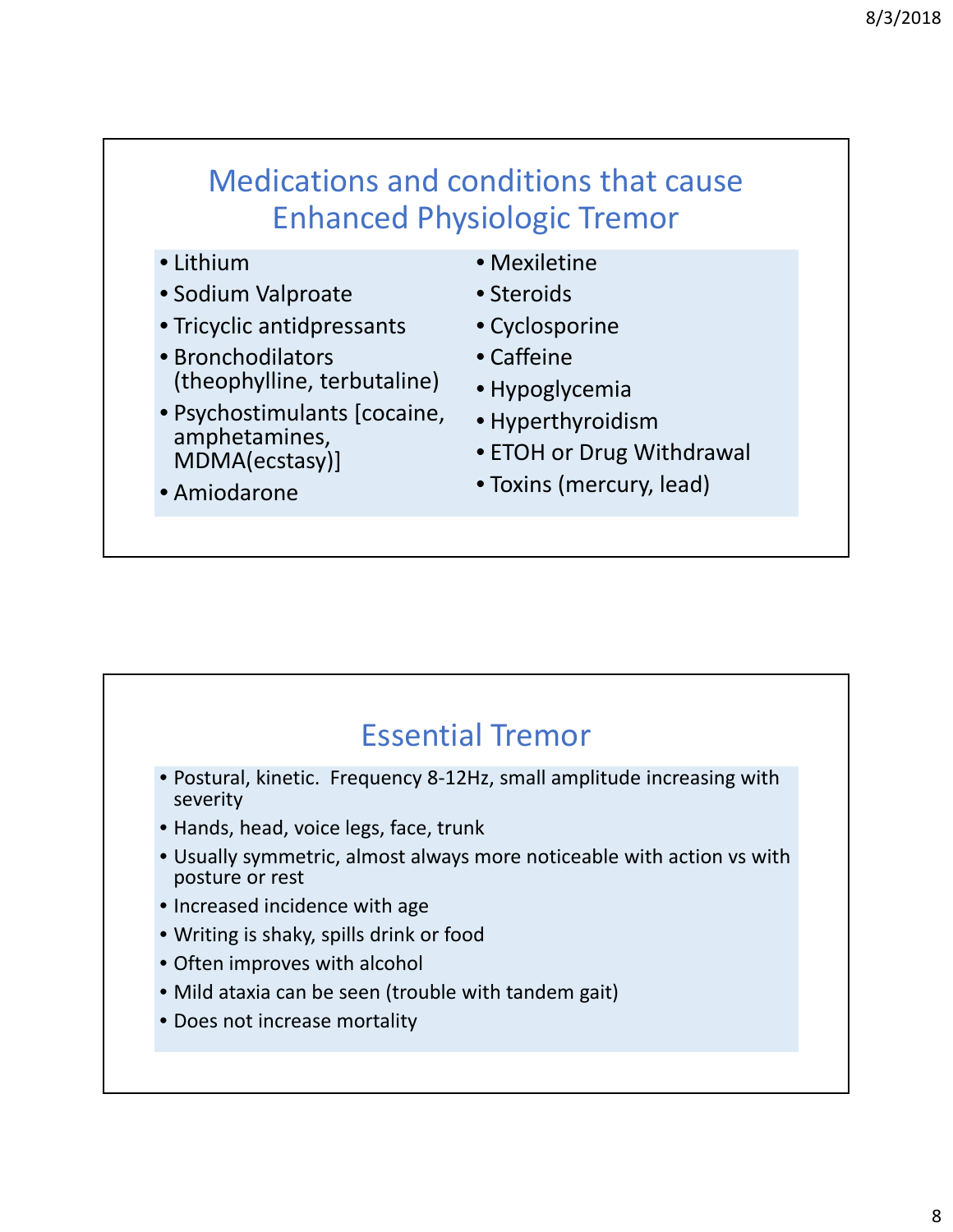

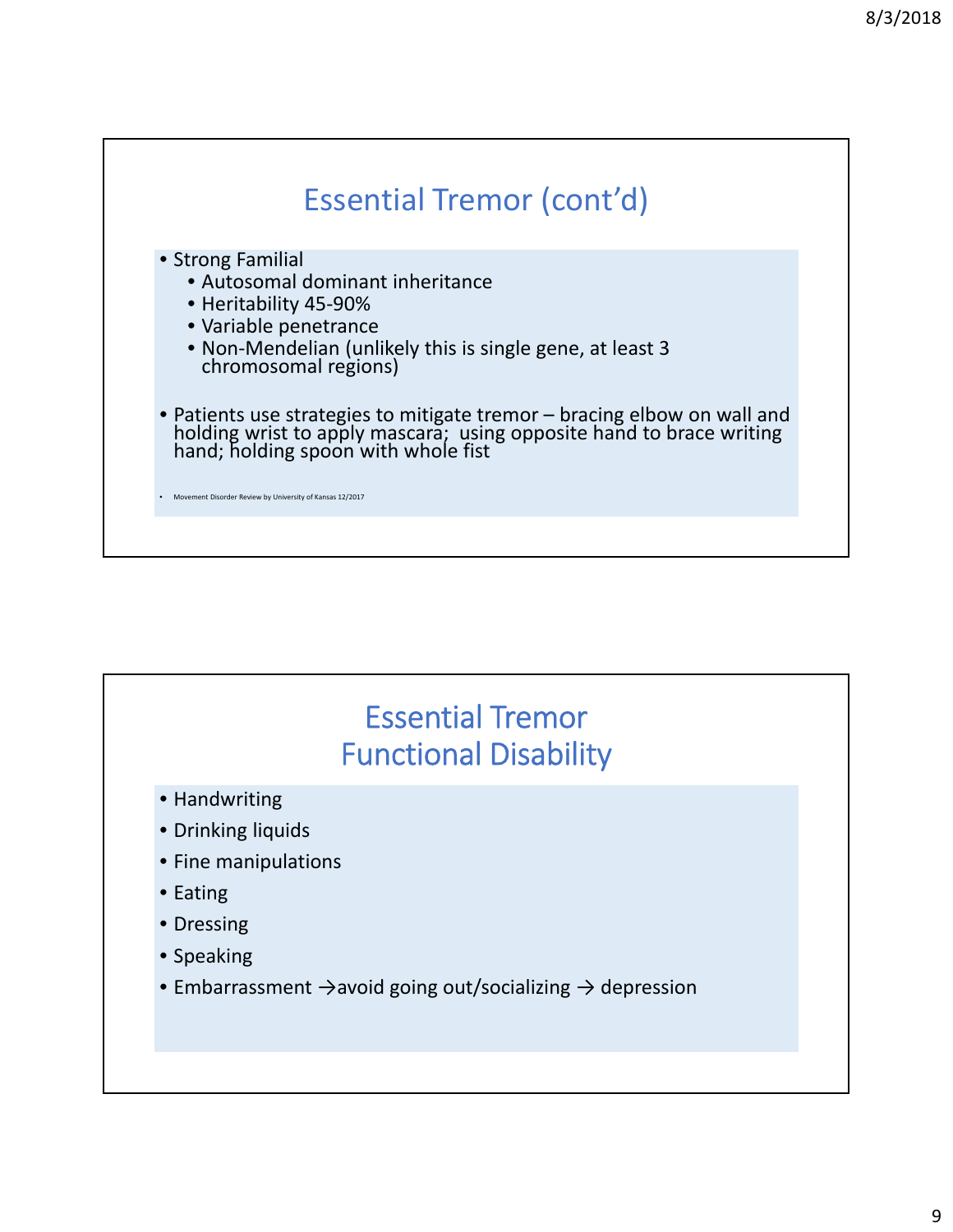

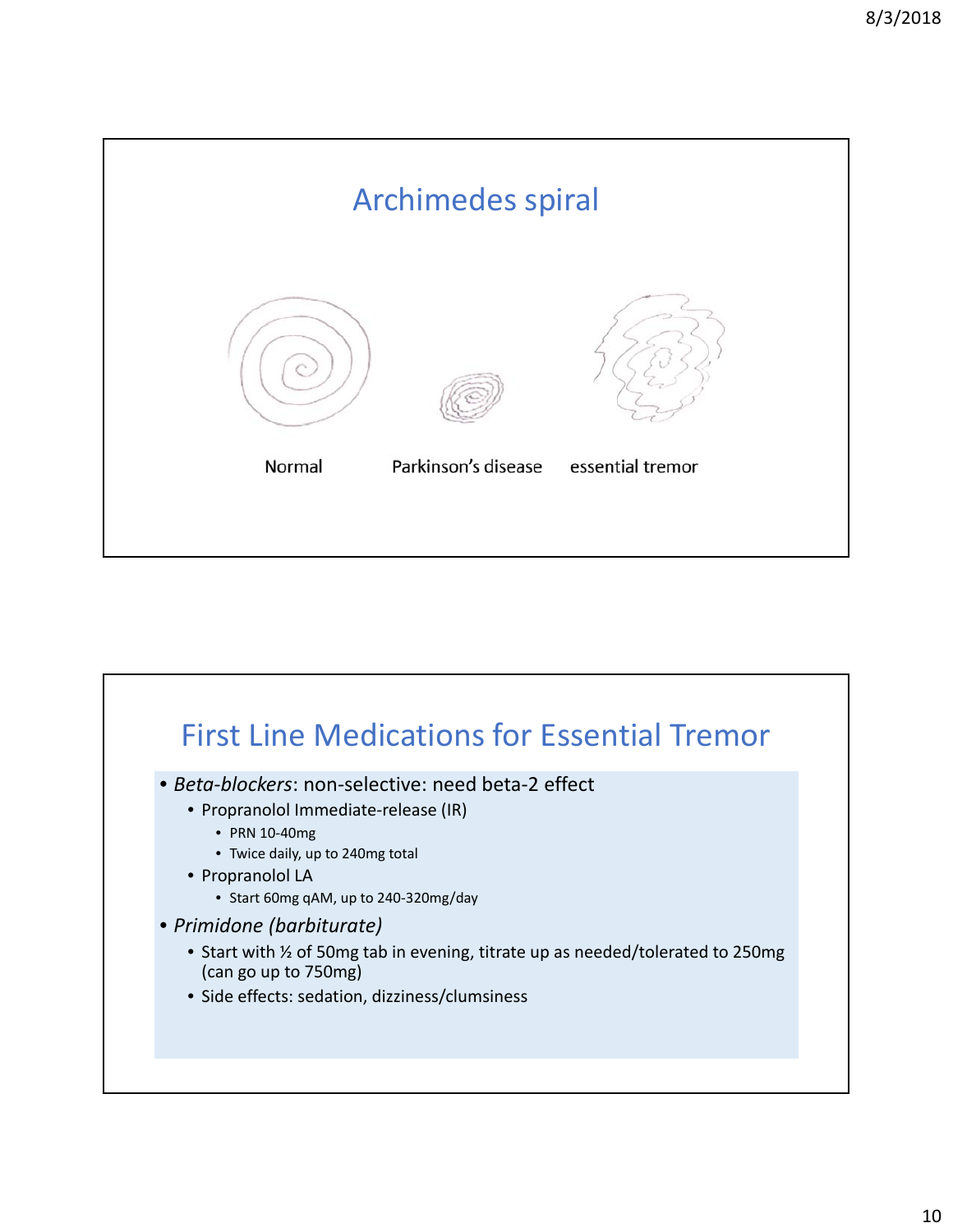# American Academy of Neurology Guidelines Treatment of Essential Tremor (2011)

| <b>AAN Guidelines</b>     | <b>Treatment</b>                                                                                                                                        |
|---------------------------|---------------------------------------------------------------------------------------------------------------------------------------------------------|
| <b>Effective</b>          | Primidone, Propranolol                                                                                                                                  |
| <b>Probably Effective</b> | Topiramate, Gabapentin, Atenolol, Sotalol,<br>Alprazolam                                                                                                |
| Possibly Effective        | <b>DBS, thalamotomy, botulinum toxin type A,</b><br>Clonazepam, nadolol, nimodipine                                                                     |
| Ineffective               | Acetazolamide, isoniazid, mirtazapine, nifedipine,<br>pindolol, trazodone, verapamil, levetiracetam, 3,4-<br>diaminopyridine, flunarizine               |
| Insufficient Evidence     | Amantadine, clonidine, pyridoxine, metoprolol,<br>nicardipine, olanzapine, quetiapine, clozapine,<br>phenobarbital, pregabalin, zonisamide, gamma knife |

| <b>Drug</b>   | <b>Initial Dose</b>                  | <b>Maximal Dose</b>                   | <b>Side Effects</b>                                                                                    |
|---------------|--------------------------------------|---------------------------------------|--------------------------------------------------------------------------------------------------------|
| Propranolol   | 20-80 $mg$ /day in 2<br>azob behivib | 120-320mg/day in 1-2<br>doses         | $\downarrow$ HR, $\downarrow$ BP, erectile dysfunction,<br>fatigue, exacerbate asthma or<br>depression |
| Primidone     | 25 <sub>mg</sub> qhs                 | 250 mg-750 mg qhs or 2<br>and hebivib | Sedation, ataxia, confusion, dizziness,<br>fatigue, nausea, flu-like symptoms                          |
| Gabapentin    | 300-900mg/day in 3<br>divided doses  | 1200-3600mg/day in 3<br>divided doses | Ataxia, dizziness, nausea, sedation,<br>wt.gain.                                                       |
| Levetiracetam | 500mg/day                            | 2000mg/day in 2 divided<br>doses      | Dizziness, drowsiness, fatigue,<br>irritablity                                                         |
| Topiramate    | 25-50mg qhs or 2 divided<br>doses    | 150-300mg/day in 2<br>and hebivib     | Acute angle closure glaucoma,<br>paresthesias, cognitive difficulty,<br>drowsiness                     |
| Zonisamide    | 25 <sub>mg</sub> qhs                 | 200mg ghs or 2 divided<br>doses       | Headache, drowsiness, fatigue,<br>paresthesias. CANT USE if SULFA<br>allergy                           |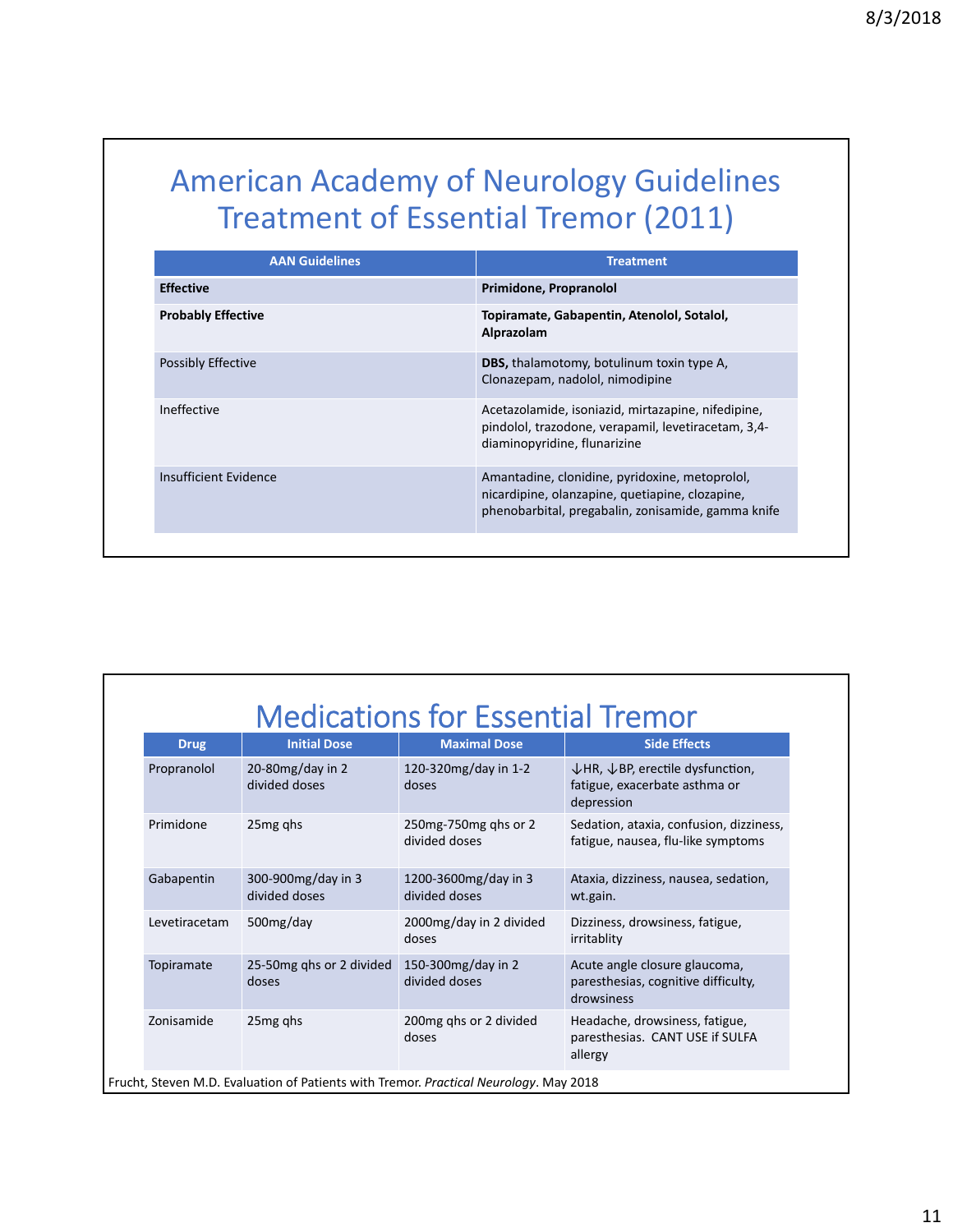

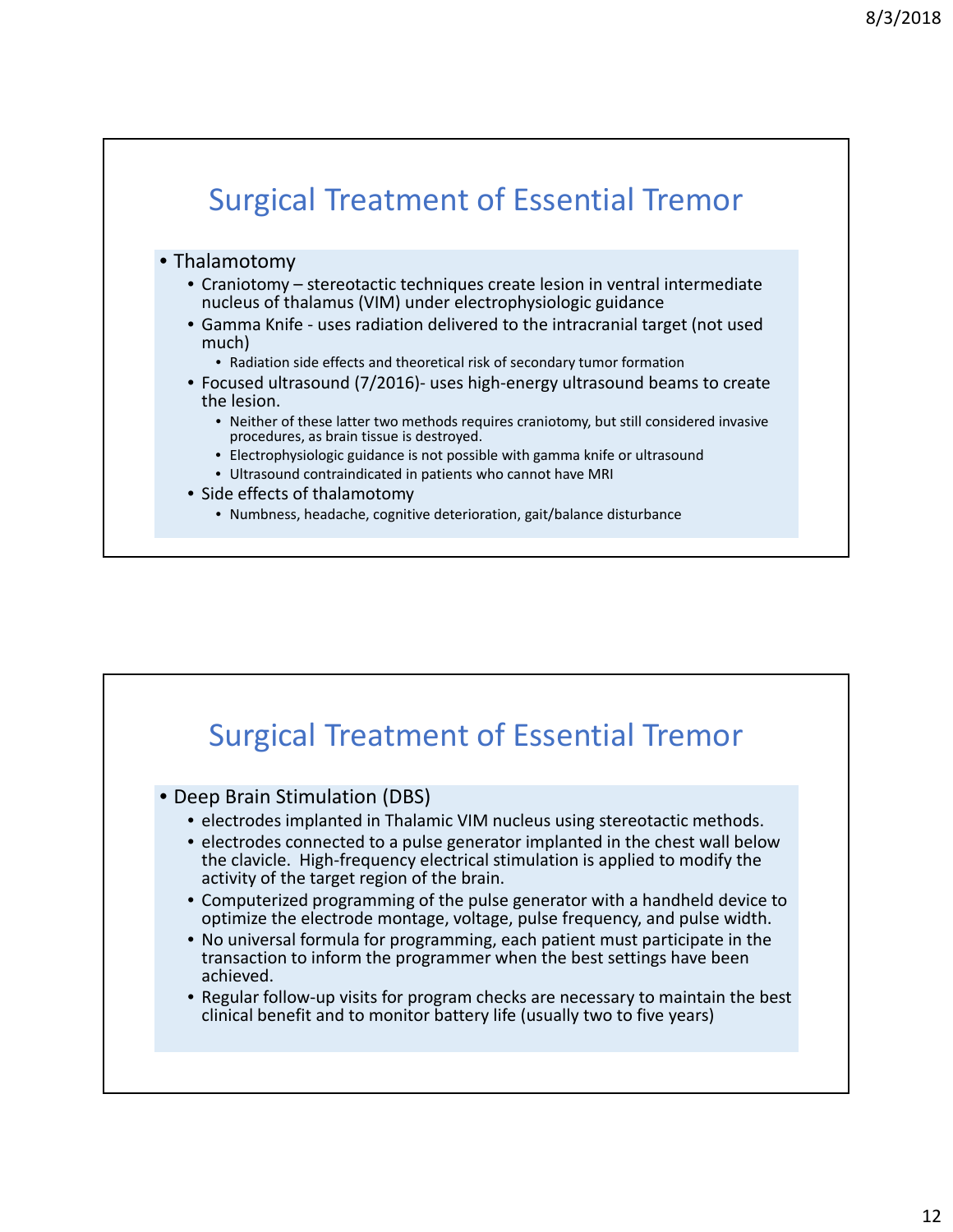

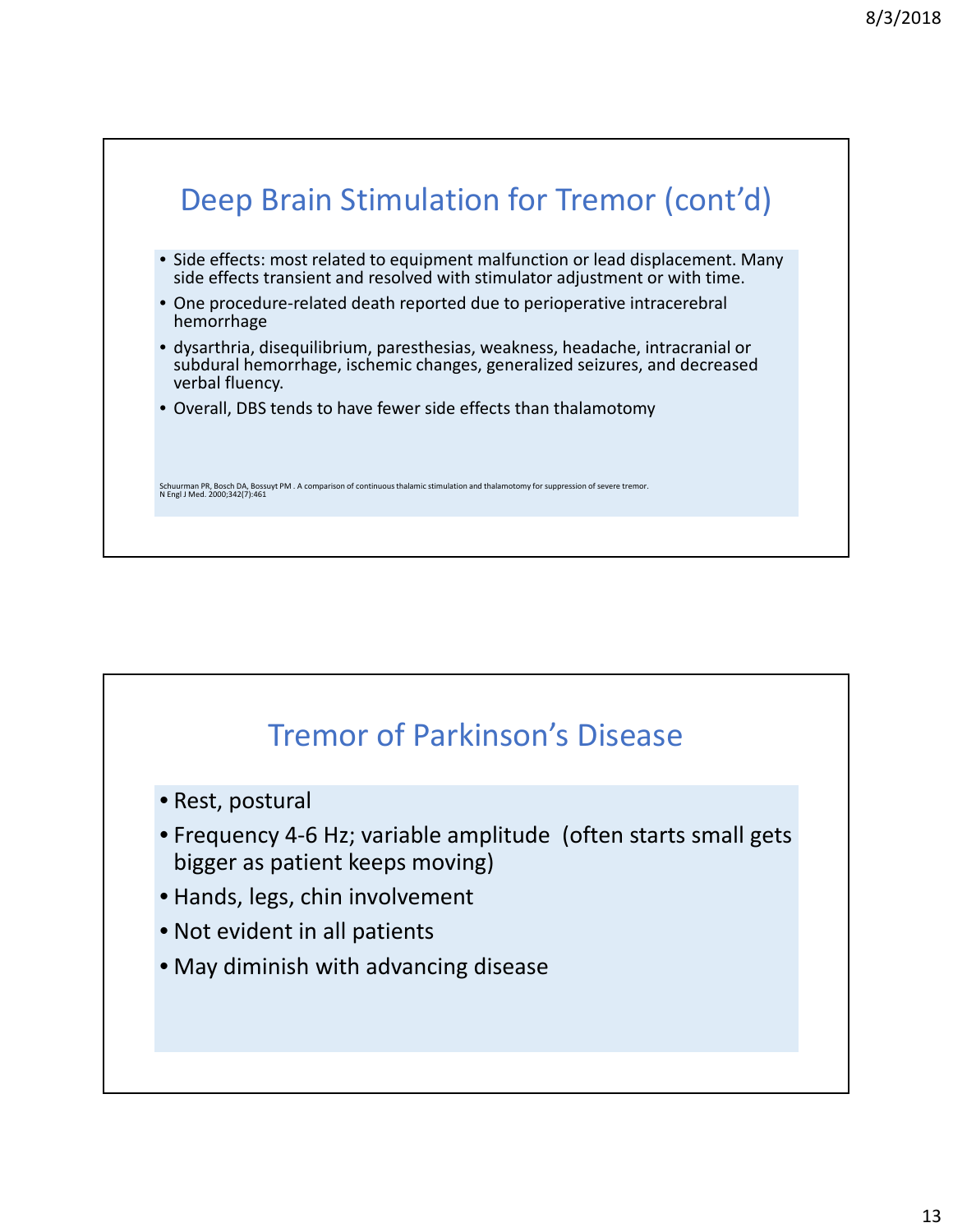

# Differentiating PD vs Essential Tremor

| <b>Clinical features</b> | Parkinson disease tremor                                      | <b>Essential tremor</b>                                 |
|--------------------------|---------------------------------------------------------------|---------------------------------------------------------|
| Age at onset             | >50 years                                                     | Bimodal 2nd and 6th decade                              |
| Gender                   | Male > Female                                                 | Male = Female                                           |
| Family history           | $~^{\sim}$ 10 to 15 percent                                   | $^{\sim}$ 50 percent                                    |
| Asymmetry                | $^{++}$                                                       | $\ddot{}$                                               |
| Frequency                | 4 to 6 Hz                                                     | 6 to 12 Hz                                              |
|                          | At rest                                                       | Postural, kinetic                                       |
| Character                | Supination-pronation                                          | Flexion-extension                                       |
| Distribution             | Hands, legs, chin, tongue                                     | Hands, head, voice                                      |
| Associated features      | Bradykinesia, rigidity, postural<br>instability, micrographia | Mild gait disorder or cerebellar<br>signs in a minority |

*Jankovic J. Essential tremor: clinical characteristics. Neurology 2000; 54(11 Suppl 4):S21.*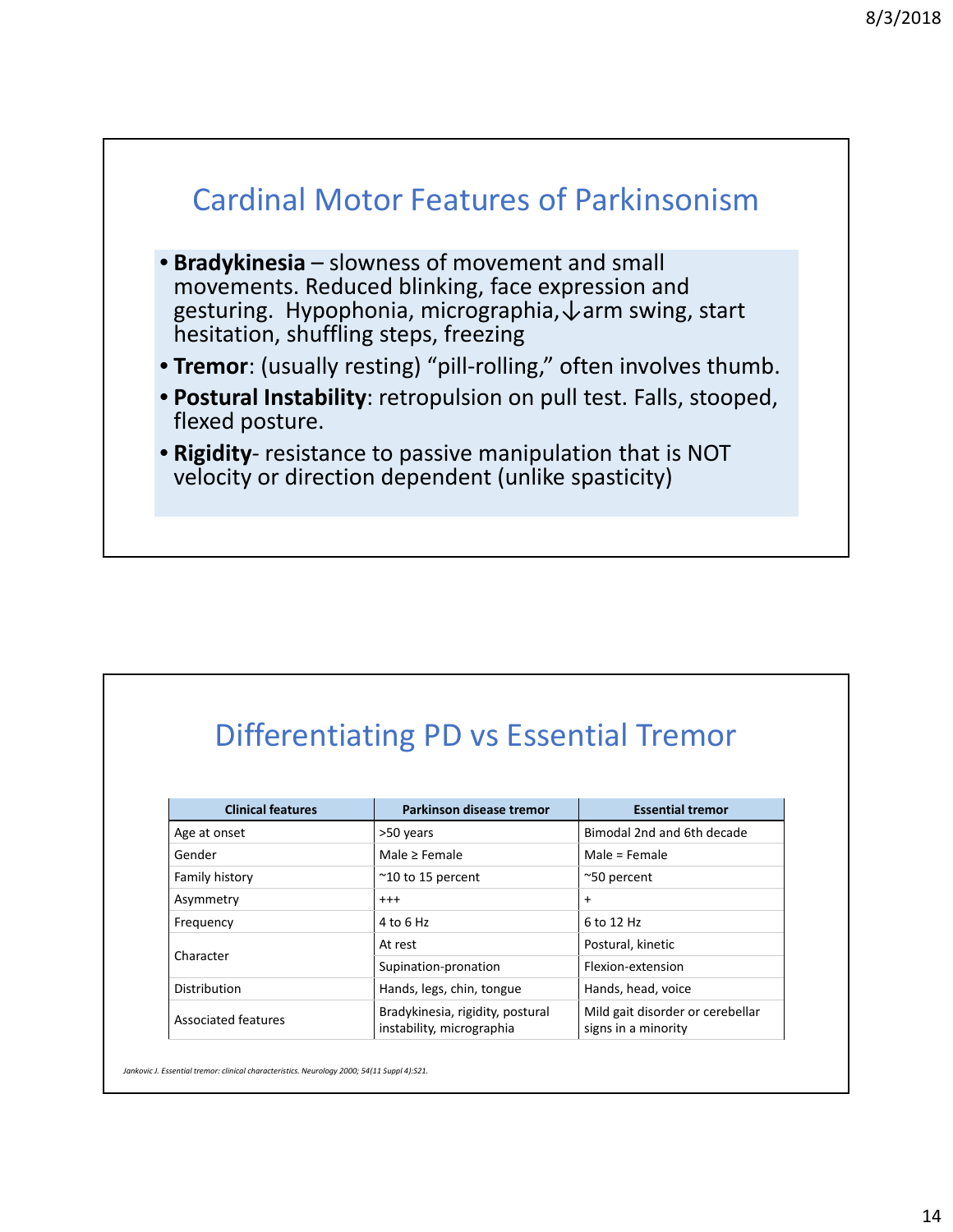## Psychogenic Tremor

- Abrupt tremor onset
- Waxing and waning history
- Periods of remission
- History of movement of tremor from 1 body region to another
- Equal severity of tremor at rest, posture, and action
- Variability in tremor frequency and axis of oscillation
- Unusual involvement of noncontiguous body areas
- Accompanying inconsistent exam findings: give-way weakness, inconsistent slowness

#### Orthostatic Tremor

- Unusual tremor affecting trunk and legs
- Specifically triggered by standing
- Patients report 'trouble standing' , may be unaware of tremor
- Tremor abates when walking
- Touching wall or anything solid may also abate tremor
- Female > Male preponderance. Onset usually in 50's (13‐85y/o)
- High and low frequencies described
- Treatment: Clonazepam, Gabapentin, DBS to thalamic VIM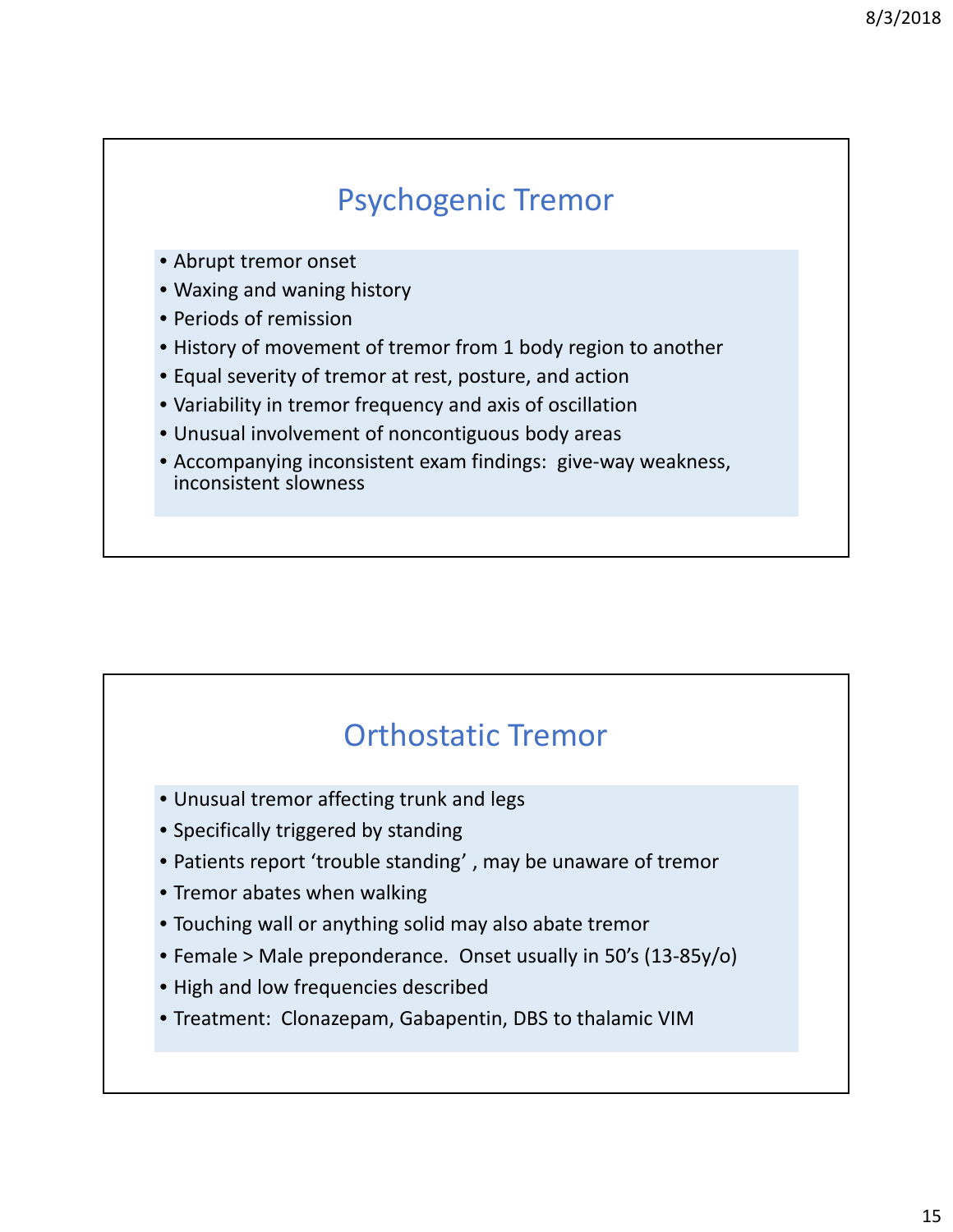

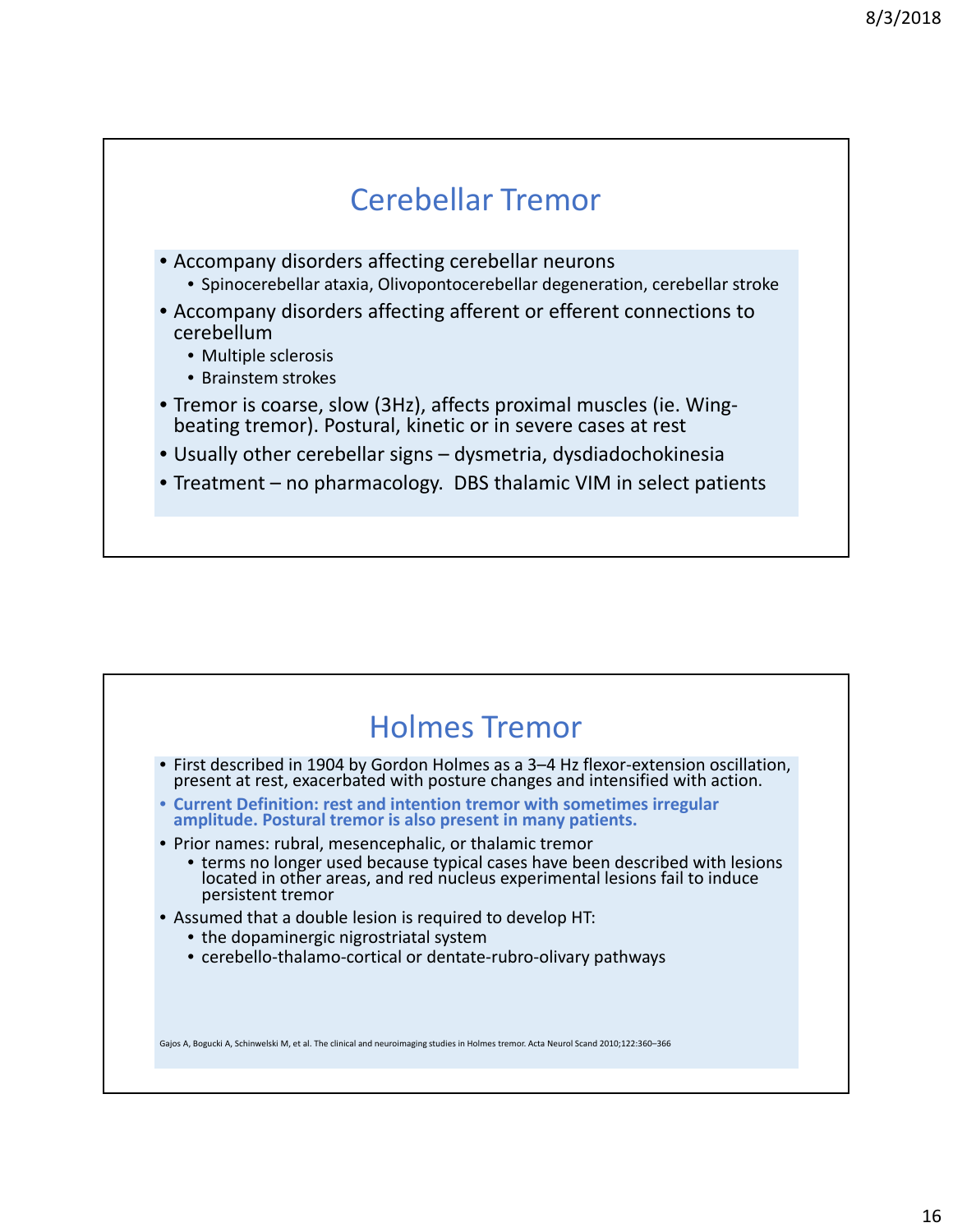

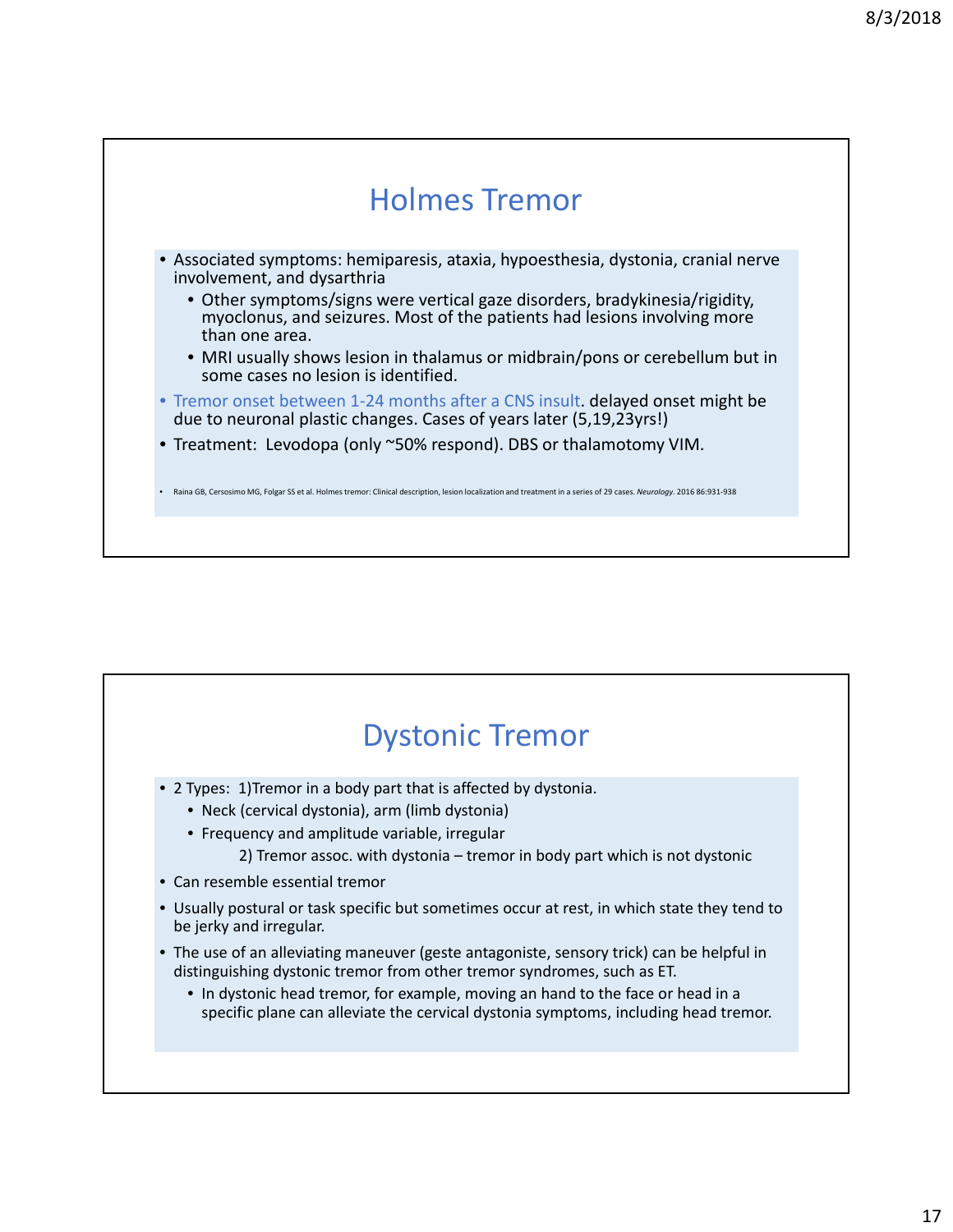| <b>Description</b>                                                                                                                                                                                                                                 |
|----------------------------------------------------------------------------------------------------------------------------------------------------------------------------------------------------------------------------------------------------|
| Bilateral postural or kinetic tremor of the hands and forearms ( $\geq 4$ Hz;<br>usually 6 to 12 Hz) or isolated head tremor without evidence of dystonia.<br>Absence of other neurologic signs or recent trauma preceding the onset of<br>tremor. |
| Enhanced physiologic tremor. High frequency (10 to 12 Hz), presence of<br>known cause (eg, medications, hyperthyroidism, hypoglycemia).                                                                                                            |
| Mixture of rest and action tremors; occasionally action tremor alone. Leg or<br>foot tremor more common than with essential tremor, usually does not<br>produce head tremor. Frequency 4 to 6 Hz.                                                  |
| Postural tremor in the torso and lower limbs while standing; may also occur<br>in the upper limbs. Suppressed by walking. Tremor is high frequency (14<br>to 20 Hz) and synchronous among ipsilateral and contralateral muscles.                   |
| Postural, intention, or action tremor. Relatively low frequency (3 to 4 Hz).<br>Associated with ataxia and dysmetria.                                                                                                                              |
| Lithium, VPA, Amiodarone, Beta adrenergic agonists, Cyclosporine,<br>Terbutaline, Theophylline, Dopamine receptor blockers,                                                                                                                        |
| Mixture of rest, postural, and intention tremor with frequency of 2 to 4 Hz.<br>Associated with signs of brainstem or cerebellar damage.                                                                                                           |
|                                                                                                                                                                                                                                                    |

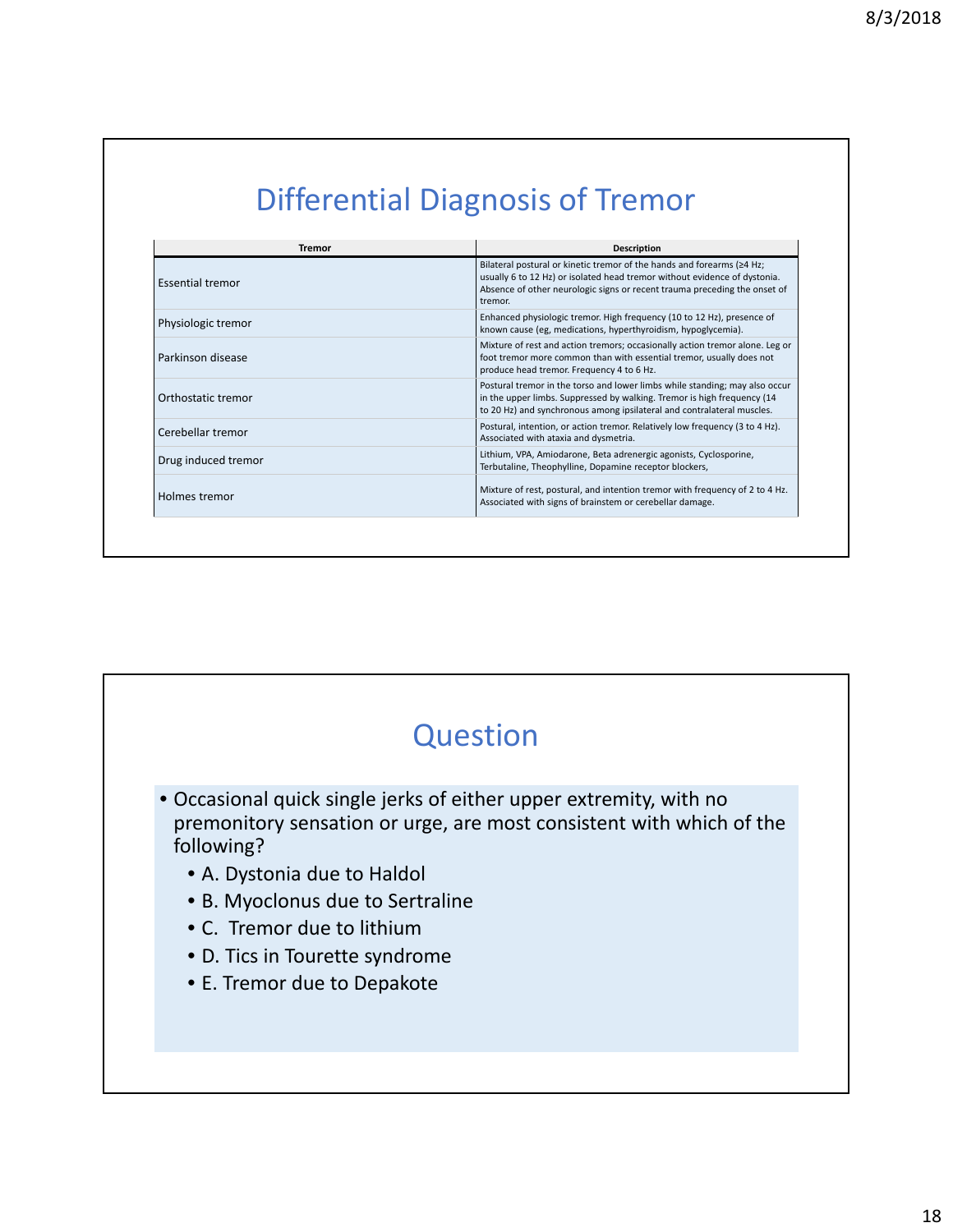

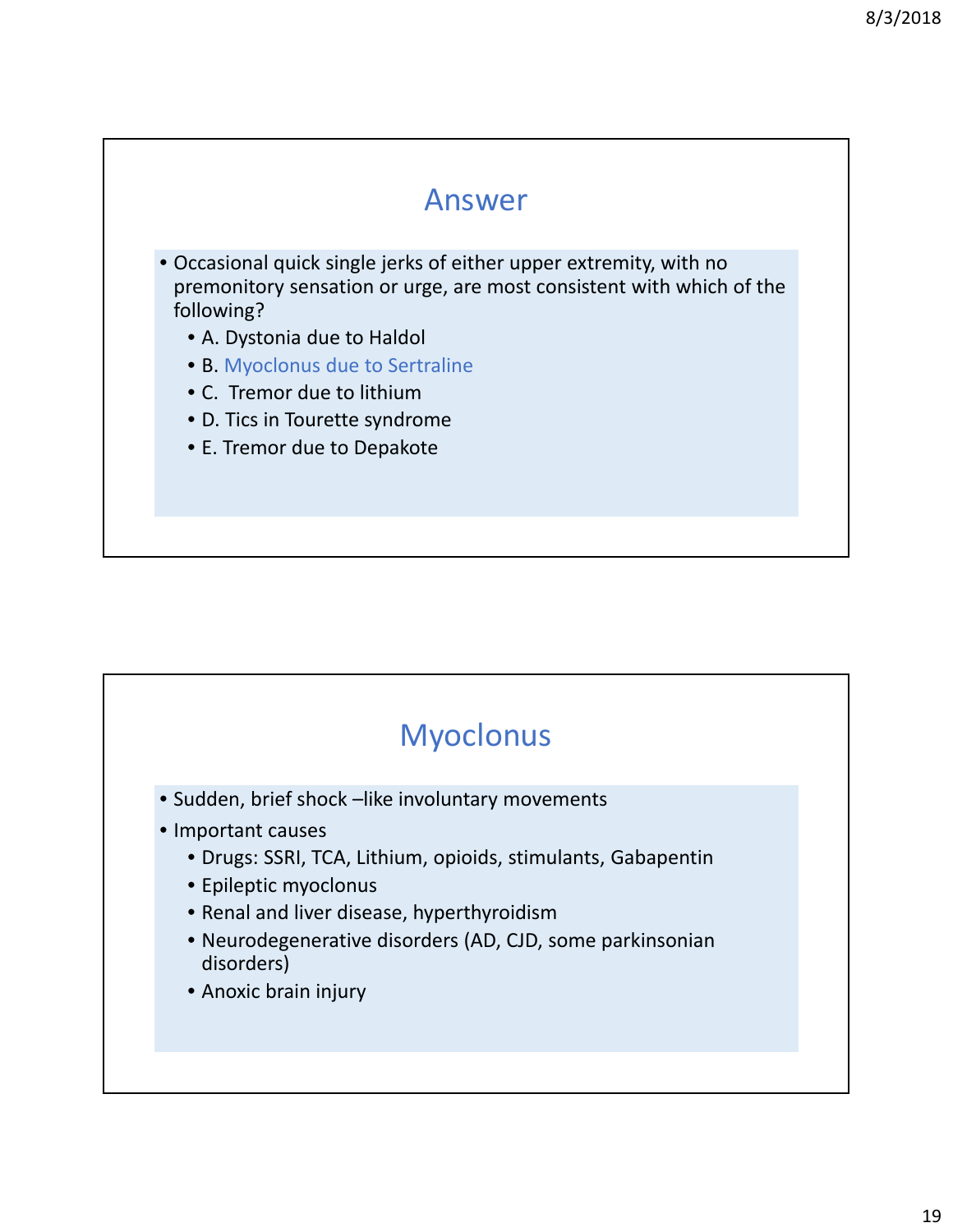

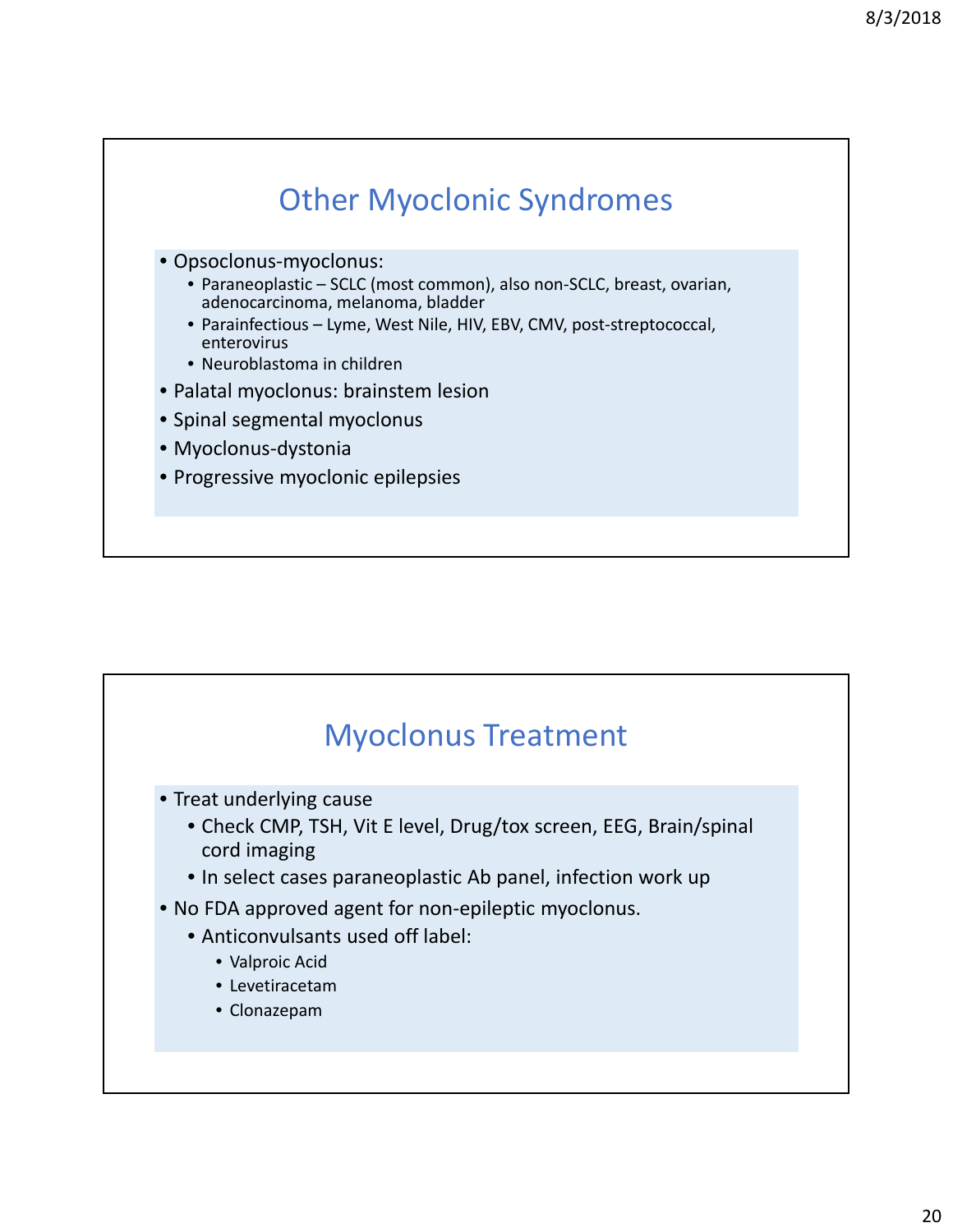#### **Question**

- Woman has a creepy crawly feeling in her lower extremities as the day advances, improved by walking. What is the best explanation for her symptoms?
	- A. She has an abdominal aortic aneurysm.
	- B. She is pregnant
	- C. She has light menses
	- D. She does not have a family history of similar symptoms
	- E. She takes Tylenol as needed

#### Answer

- Woman has a creepy crawly feeling in her lower extremities as the day advances, improved by walking. What is the best explanation for her symptoms?
	- A. She has an abdominal aortic aneurysm.
	- B. She is pregnant
	- C. She has light menses
	- D. She does not have a family history of similar symptoms
	- E. She takes Tylenol as needed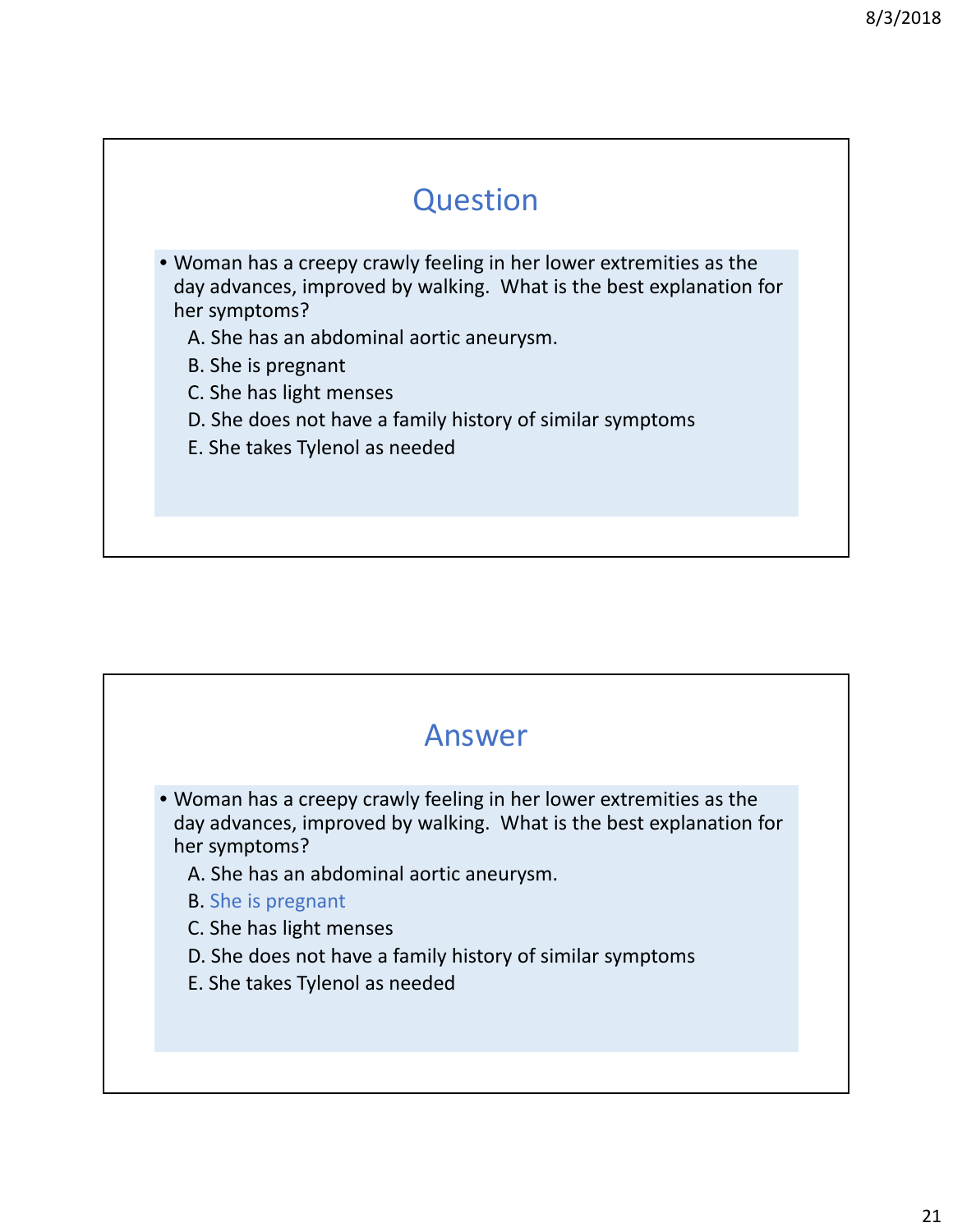

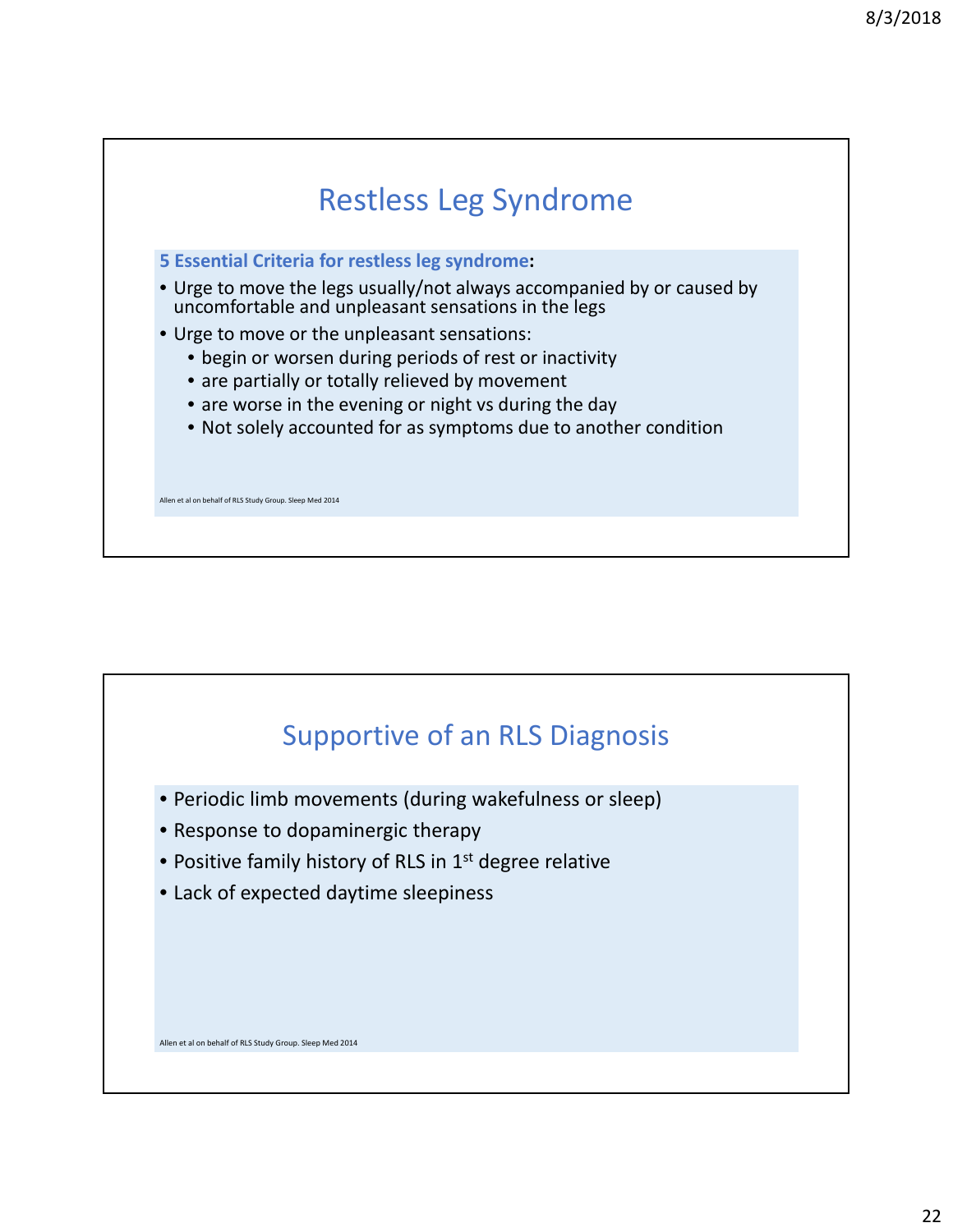

- "can't get comfortable"
- "just need to move"
- "can't fall asleep"
- " I just feel antsy"
- "crampy, itchy calves"
- "Tingling in legs"
- "dread going to bed at night"
- Avoid long car rides or airplanes
- Avoid going to movie theatre

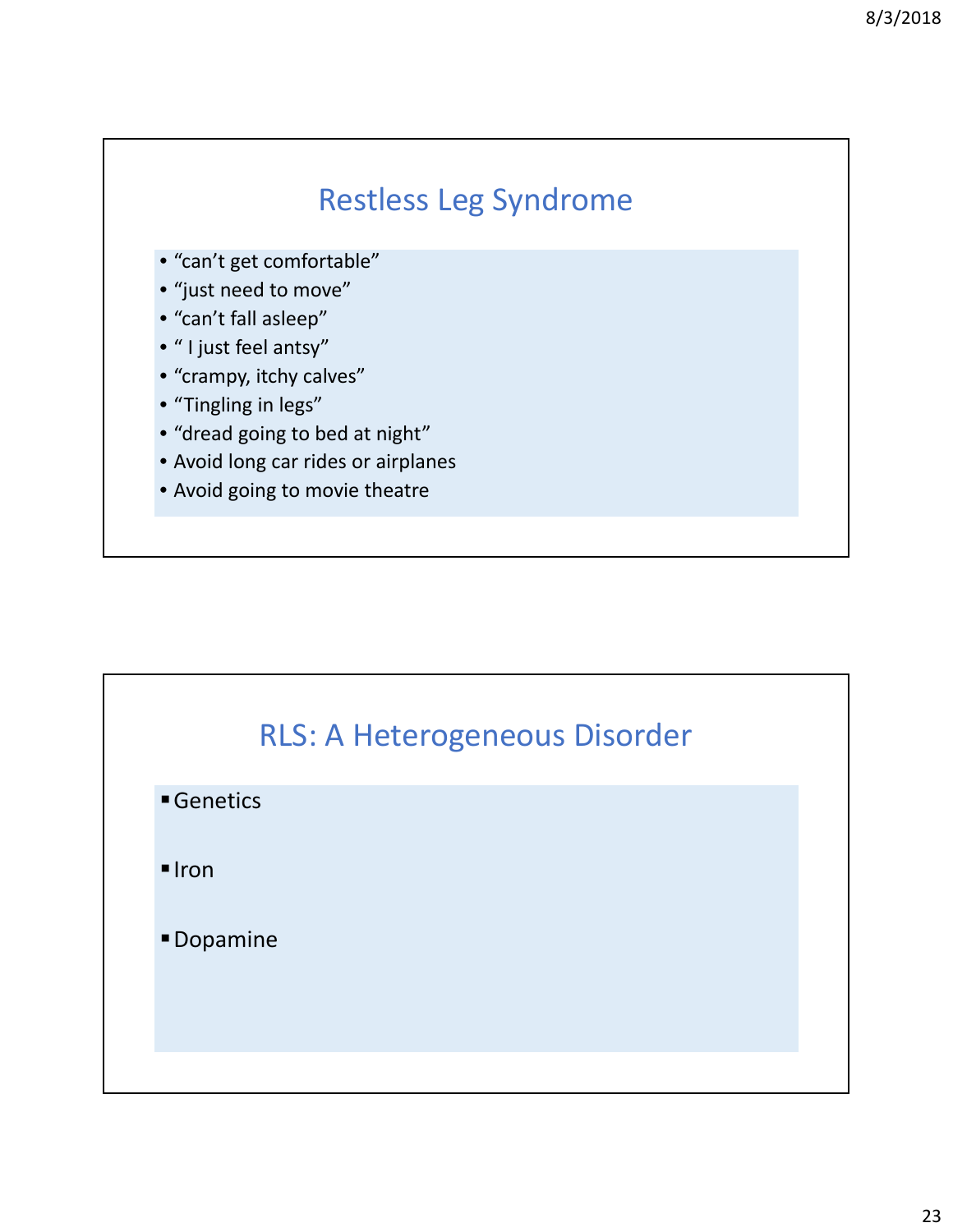

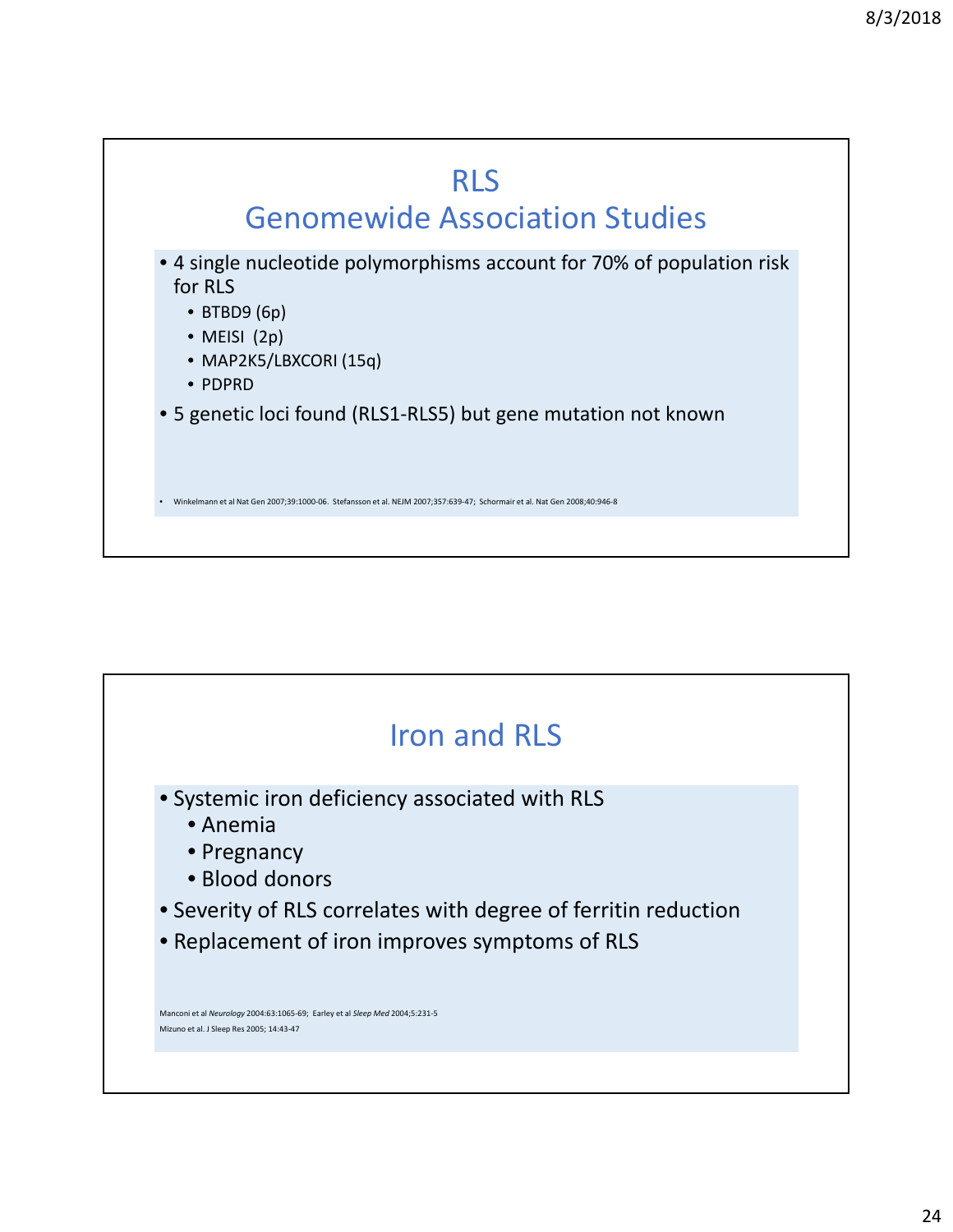

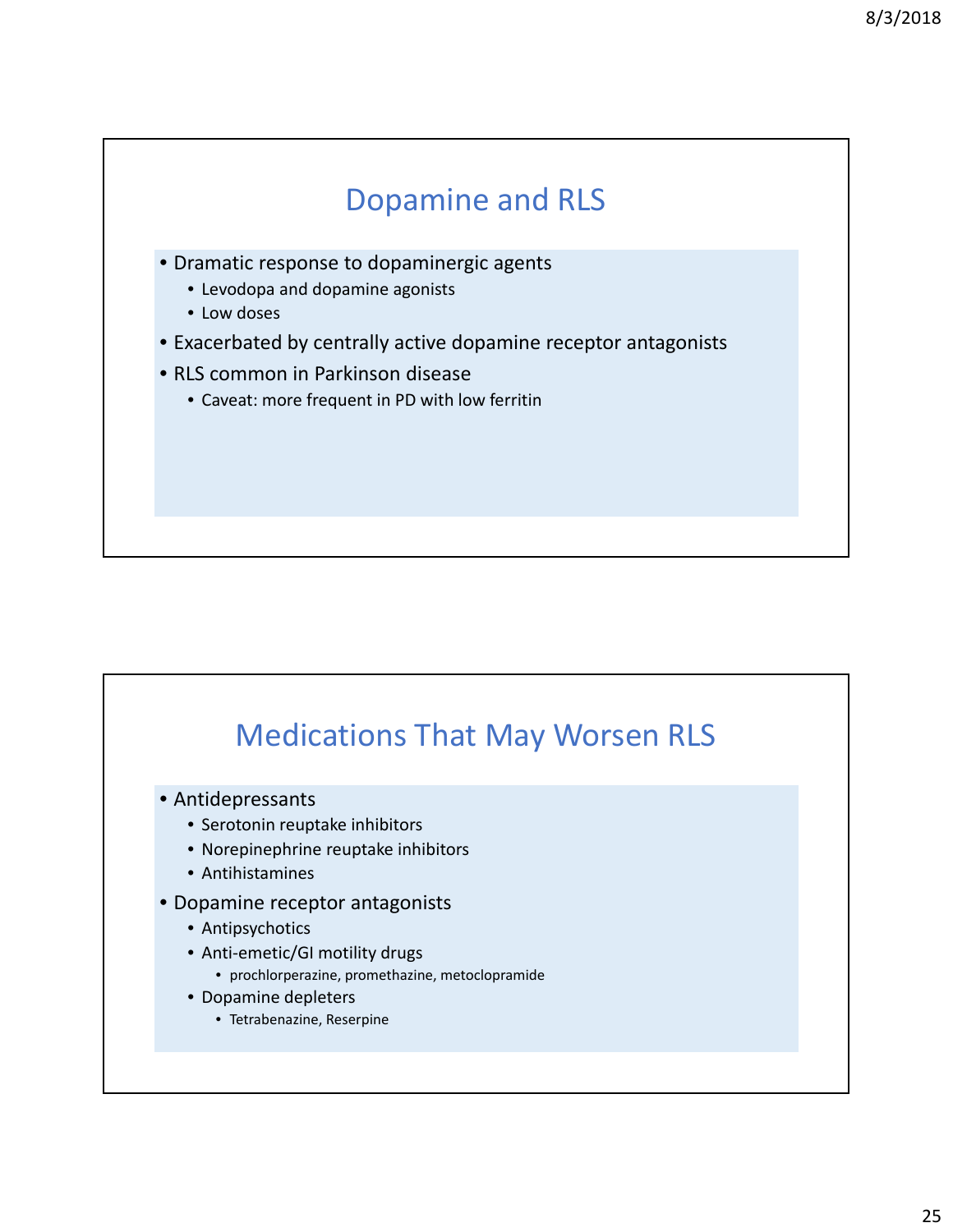

| <b>DA Agonist</b>               | <b>Initial daily dose</b>                  | <b>Minimal interval to</b><br>assess effect before<br>increasing dose | <b>Usual effective daily</b><br>dose range | <b>FDA</b> |
|---------------------------------|--------------------------------------------|-----------------------------------------------------------------------|--------------------------------------------|------------|
| Pramipexole (IR)                | 0.125 mg 2 to 3<br>hours before<br>bedtime | 2-3 days                                                              | 0.25 to 0.5mg                              | Approved   |
| Ropinirole (IR)                 | $0.25$ mg 1 to 3 hours<br>before bedtime   | 2 to 3 days                                                           | 2 to 4 mg                                  | Approved   |
| Rotigotine<br>transdermal patch | 1 mg per 24 hour<br>patch                  | 5 to 7 days                                                           | 2 to 3 mg per 24<br>hour patch             | Approved   |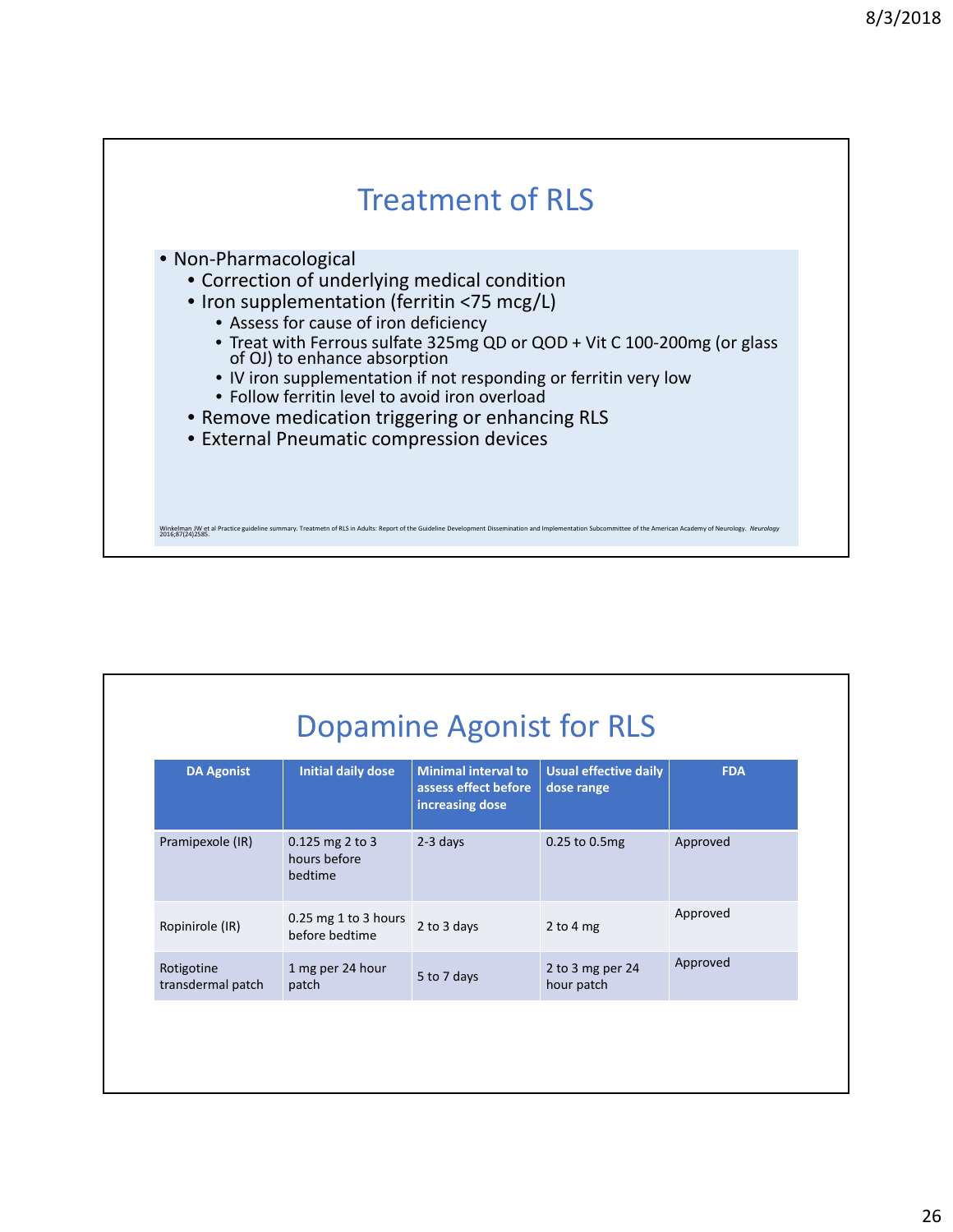# Dopaminergic Agonists Adverse Effects

- Nausea, dizziness, somnolence, headache
- Orthostatic hypotension
- Rebound (occurs during the night)
- Augmentation
- Impulse control disorders



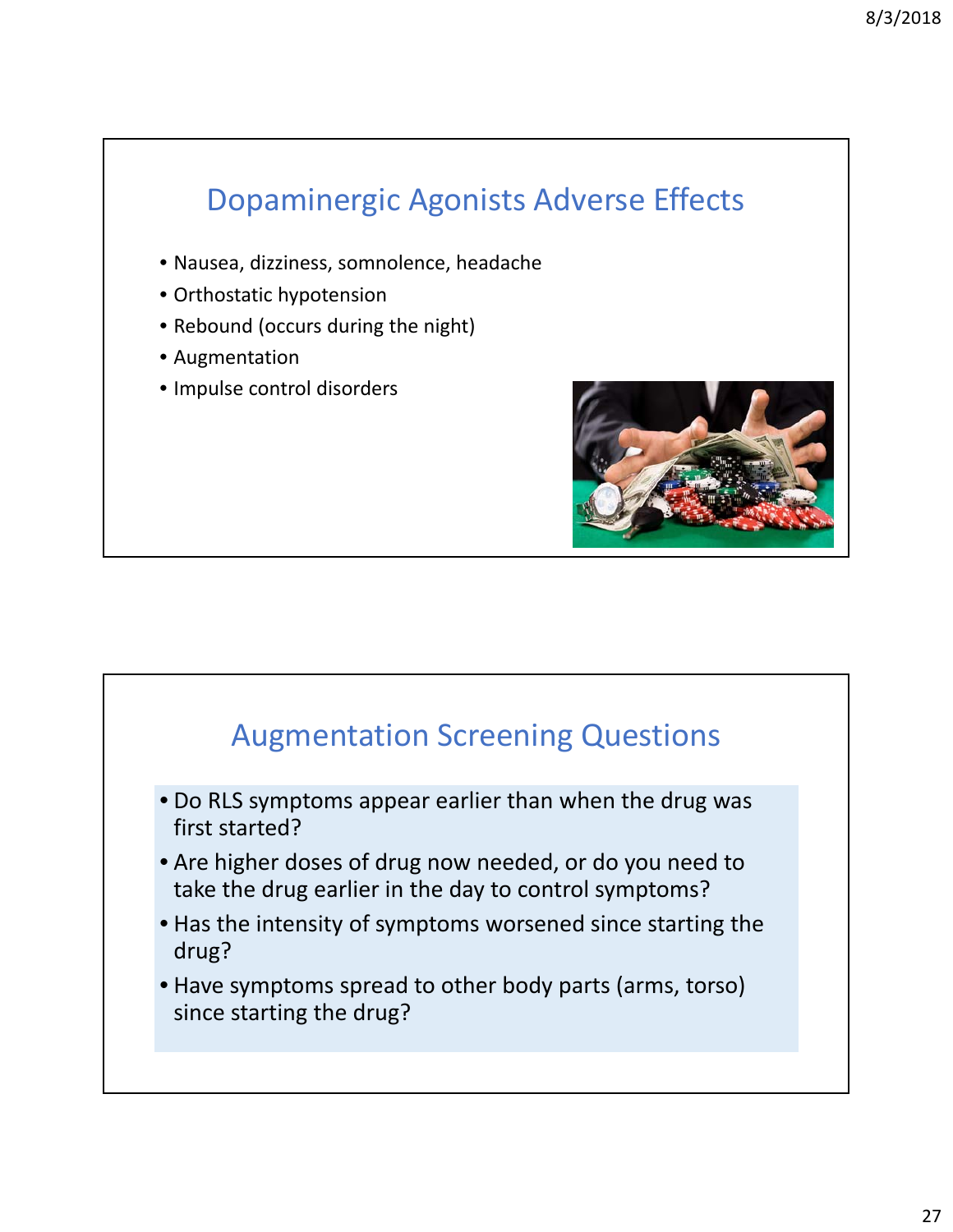

| Alpha-2 Delta Calcium Channel Ligands |  |  |  |  |
|---------------------------------------|--|--|--|--|
|---------------------------------------|--|--|--|--|

|                              |                                          | increasing dose |                                  |              |
|------------------------------|------------------------------------------|-----------------|----------------------------------|--------------|
| Gabapentin(IR)               | 100-300mg 2 hours<br>before bedtime      | 5-7 days        | 600-1800mg on 2<br>divided doses | Not approved |
| Gabapentin<br>Enacarbil (ER) | $0.25$ mg 1 to 3 hours<br>before bedtime | 2 to 3 days     | 600mg -2400mg                    | Approved     |
| Pregabalin (IR)              | 50-75mg 1-3hrs<br>before bedtime         | 5 to 7 days     | 150-450mg                        | Not approved |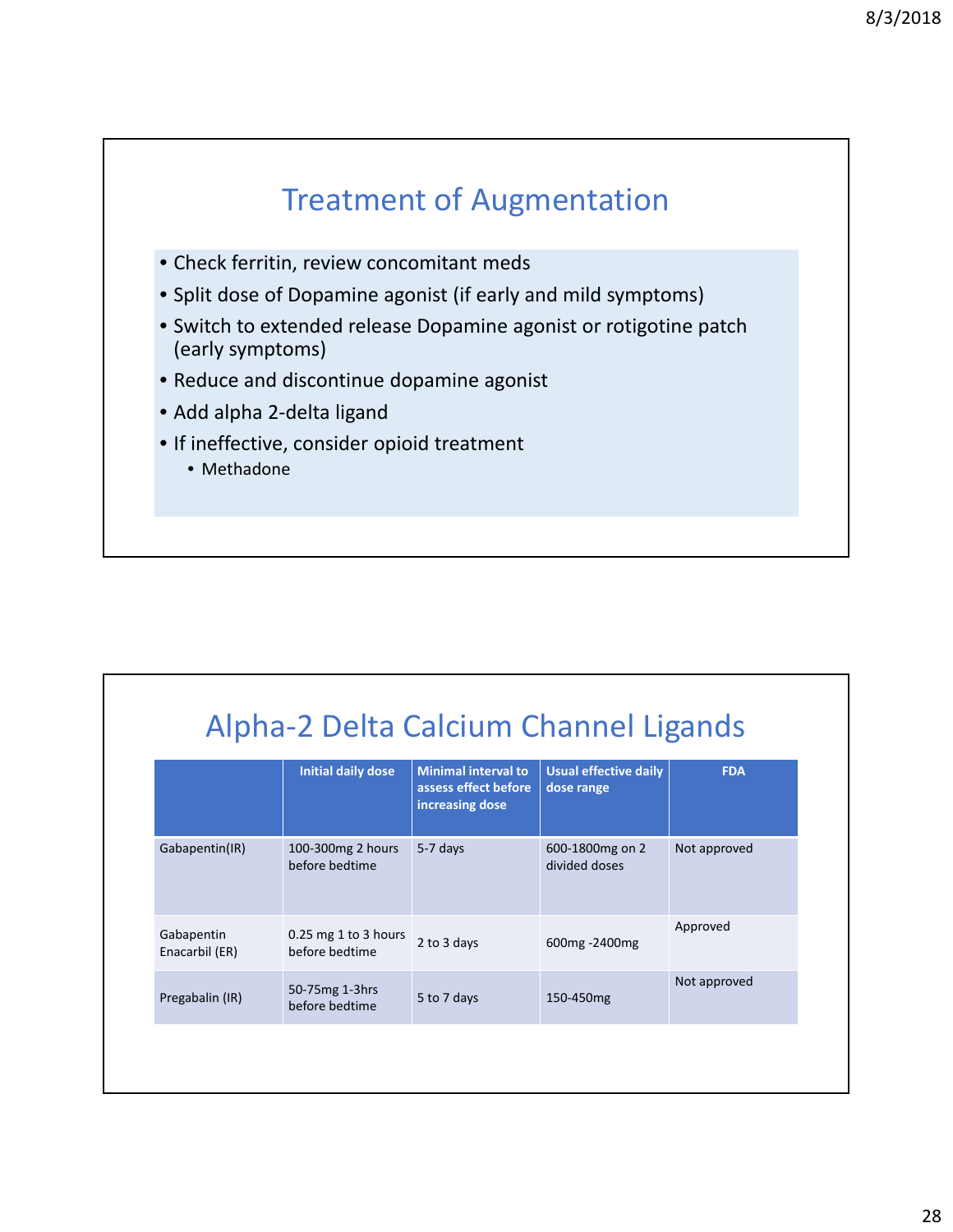| Factor that impacts the choice of agent<br>for RLS                                                                                                                                                                                                                                               | <b>Treatment choice</b>                                                                 |
|--------------------------------------------------------------------------------------------------------------------------------------------------------------------------------------------------------------------------------------------------------------------------------------------------|-----------------------------------------------------------------------------------------|
| Time of day (daytime disturbance)                                                                                                                                                                                                                                                                | Long-acting agent (preferred)<br>Twice a day dosing of a short-acting agent             |
| Sleep disturbance disproportionate to<br>other symptoms of RLS                                                                                                                                                                                                                                   | Alpha-2-delta ligand                                                                    |
| Comorbid insomnia                                                                                                                                                                                                                                                                                | Alpha-2-delta ligand                                                                    |
| Pregnancy risk                                                                                                                                                                                                                                                                                   | Avoid both dopaminergic agents and<br>alpha-2-delta ligands<br>Consider the use of iron |
| Impaired renal function                                                                                                                                                                                                                                                                          | Avoid pramipexole<br>Avoid or dose-adjust alpha-2-delta ligands                         |
| Increased risk for falls                                                                                                                                                                                                                                                                         | Dopamine agonist                                                                        |
| Painful restless legs                                                                                                                                                                                                                                                                            | Alpha-2-delta ligand                                                                    |
| Comorbid pain syndrome                                                                                                                                                                                                                                                                           | Alpha-2-delta ligand                                                                    |
| History of or current impulse control<br>disorder                                                                                                                                                                                                                                                | Alpha-2-delta ligand                                                                    |
| History of or current alcohol or substance<br>abuse                                                                                                                                                                                                                                              | Avoid drugs that are hepatically<br>metabolized (eg, ropinirole, rotigotine<br>patch)   |
| Severe symptoms of RLS                                                                                                                                                                                                                                                                           | Dopamine agonist                                                                        |
| Excess weight, metabolic syndrome, or<br>obstructive sleep apnea                                                                                                                                                                                                                                 | Dopamine agonist                                                                        |
| Comorbid depression                                                                                                                                                                                                                                                                              | Dopamine agonist                                                                        |
| Comorbid generalized anxiety disorder                                                                                                                                                                                                                                                            | Alpha-2-delta ligand                                                                    |
| Hepatic impairment                                                                                                                                                                                                                                                                               | Avoid ropinirole<br>Use caution with rotigotine patch                                   |
| Garcia-Borrequero D, Kohnen R, Silber MH, et al. The long-term treatment of restless legs syndrome/Willis-Ekbom disease:<br>evidence-based quidelines and clinical consensus best practice quidance: a report from the International Restless Legs Syndrome Study Group. Sleep Med 2013; 14:675. |                                                                                         |

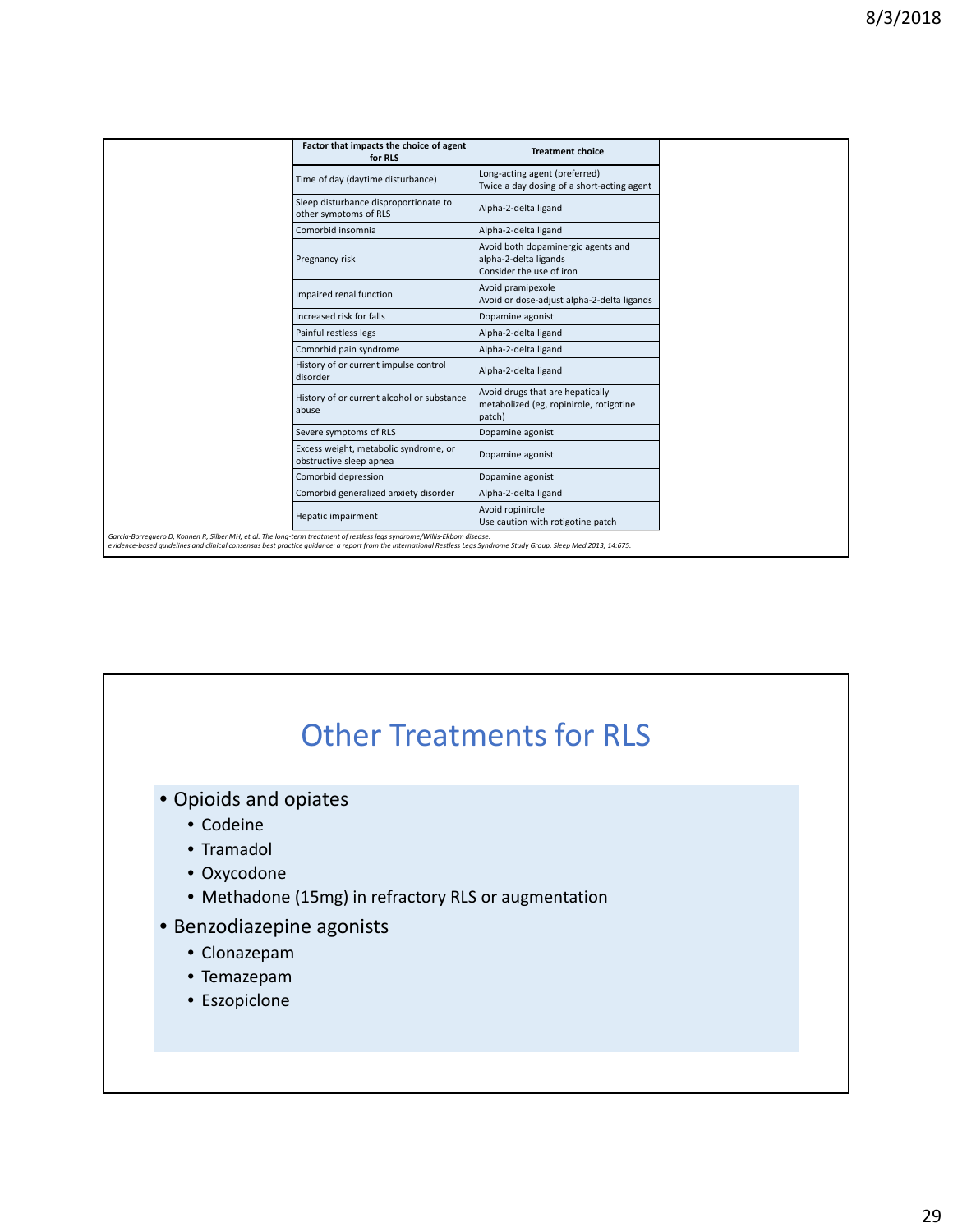

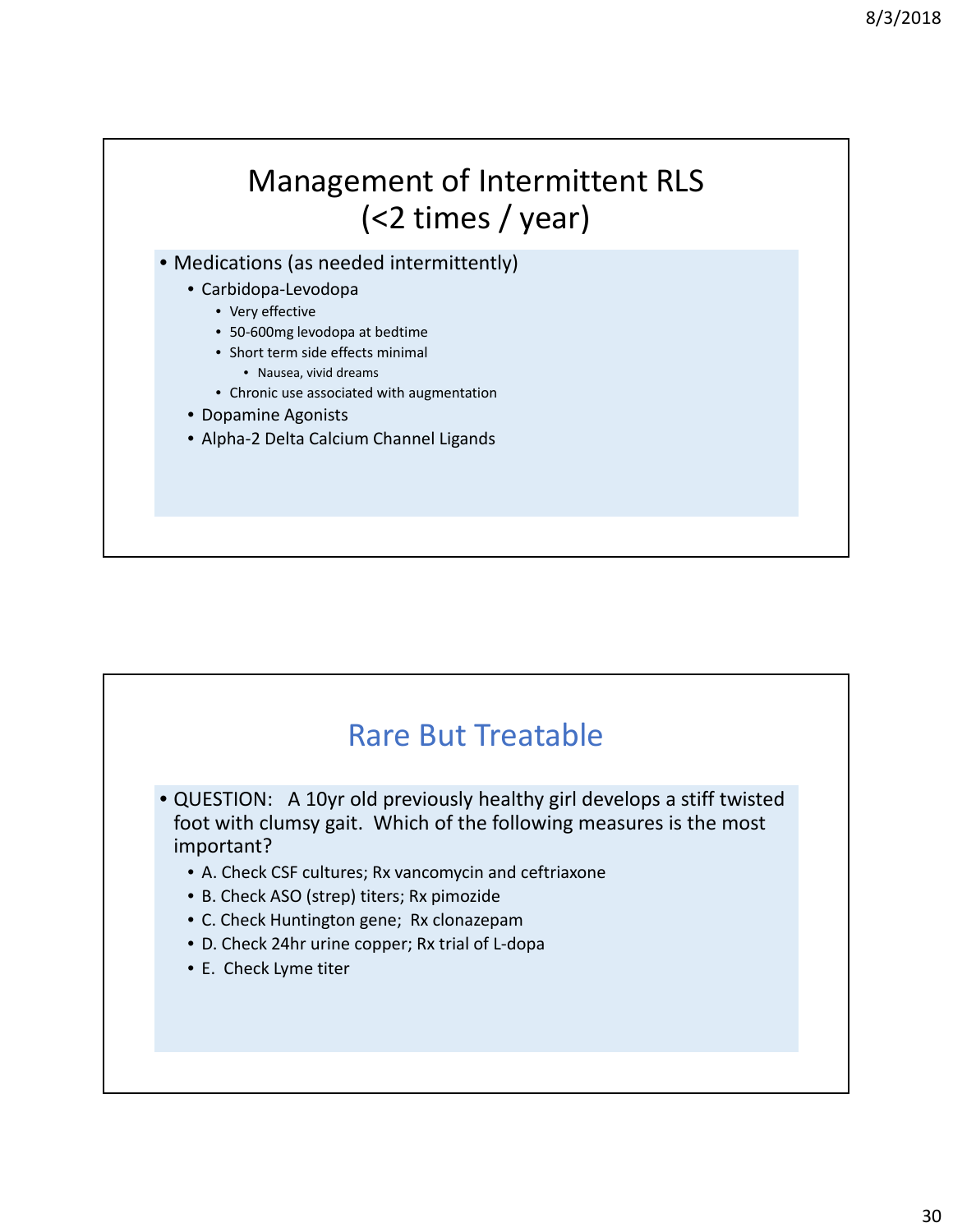

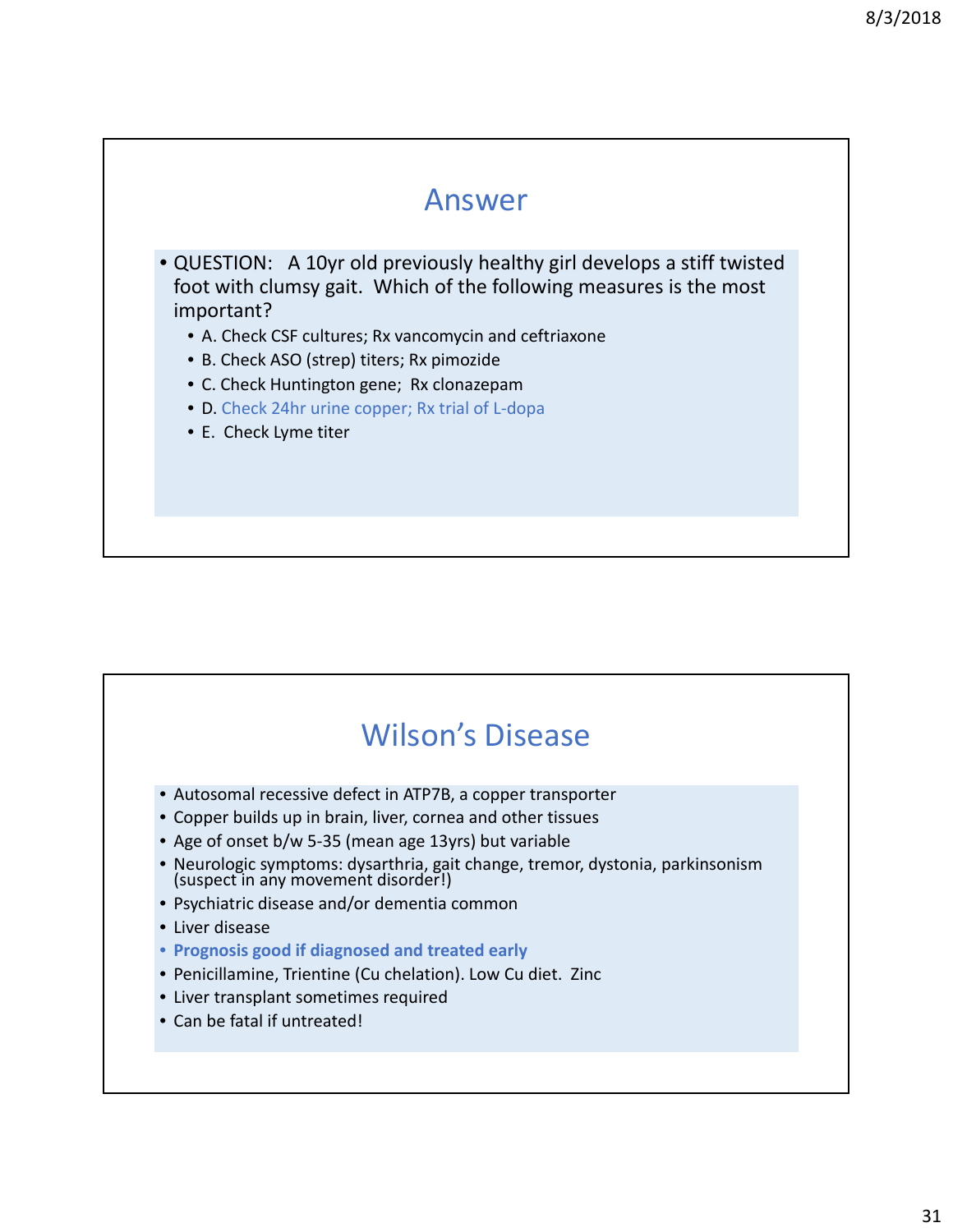#### Wilson's Disease Diagnostic Tests

- 24hour urine copper (high)
- Serum ceruloplasmin (low in 90% cases)
	- Not sensitive test
- Kayser‐Fleischer ring (Cu deposits around iris)
- Brain MRI: signal abnormalities in basal ganglia, also thalamus, midbrain, other



#### Dopa‐Responsive Dystonia

- A treatable genetic condition
- Child or young adult with twisted foot, gait abnormality (often labeled as cerebral palsy") often worse in evening
- May present with juvenile parkinsonism
- Responds beautifully to low dose levodopa
- Prognosis excellent if treated